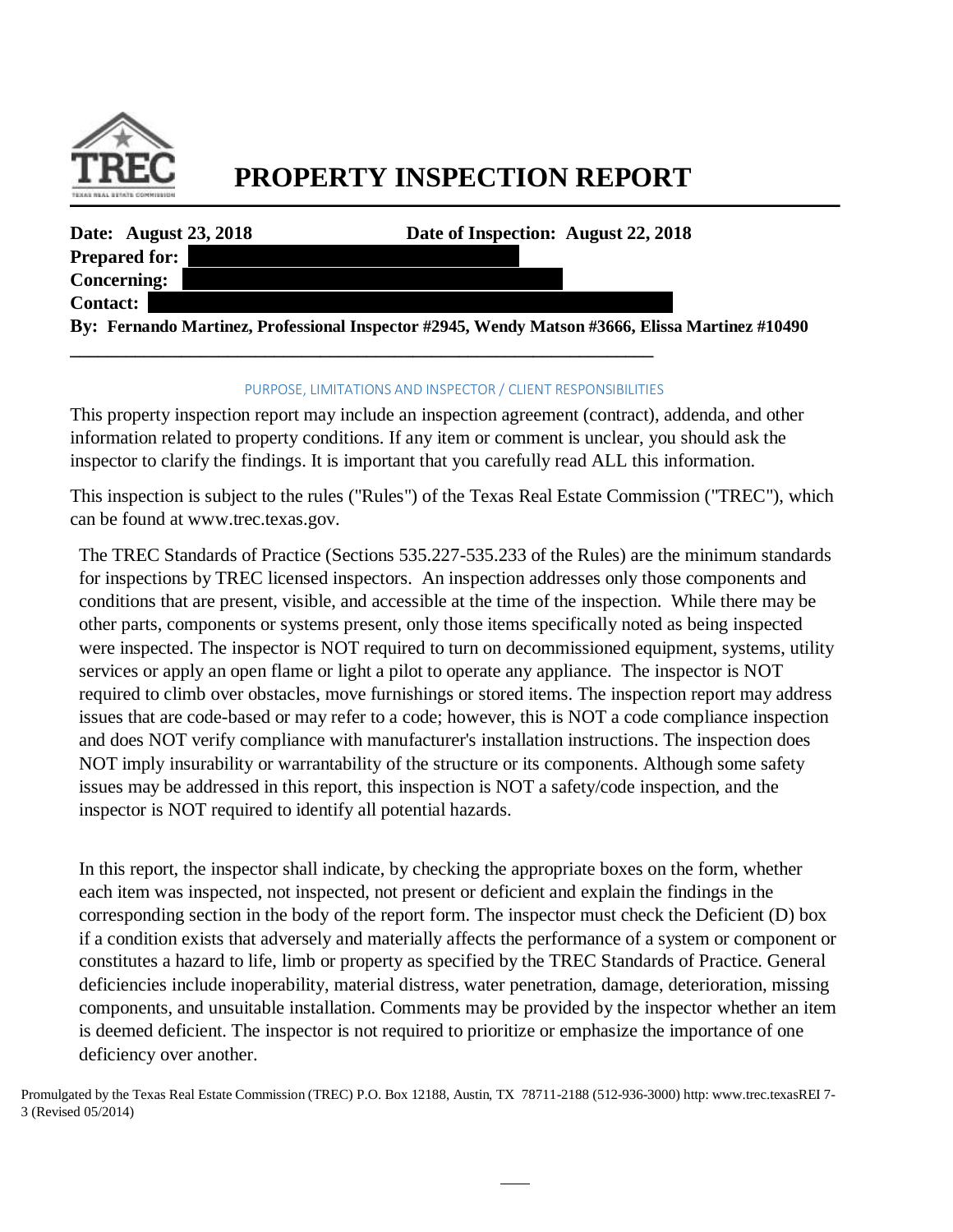| <b>Property Identification</b> |                  |                       |             |  |
|--------------------------------|------------------|-----------------------|-------------|--|
| I=Inspected                    | NI=Not Inspected | <b>NP=Not Present</b> | D=Deficient |  |
| ININPD                         |                  |                       |             |  |

Some items reported may be considered life-safety upgrades to the property. For more information, refer to Texas Real Estate Consumer Notice Concerning Recognized Hazards or Deficiencies below.

## THIS PROPERTY INSPECTION IS NOT A TECHNICALLY EXHAUSTIVE INSPECTION OF THE STRUCTURE, SYSTEMS

OR COMPONENTS. This inspection may not reveal all deficiencies. A real estate inspection helps to reduce some of the risk involved in purchasing a home, but it cannot eliminate these risks, nor can the inspection anticipate future events or changes in performance due to changes in use or occupancy. If is recommended that you obtain as much information as is available about this property, including seller's disclosures, previous inspection reports, engineering reports, building/remodeling permits, and reports performed for and by relocation companies, municipal inspection departments, lenders, insurers, and appraisers. You should also attempt to determine whether repairs, renovation, remodeling, additions, or other such activities have taken place at this property. It is not the inspector's responsibility to confirm that information obtained from these sources is complete or accurate or that this inspection is consistent with the opinions expressed in previous or future reports.

Evaluations by qualified tradesmen may lead to the discovery of additional deficiencies which may involve additional repair costs.

Failure to address deficiencies or comments noted in this report may lead to further damage of the structure or systems and add to the original repair costs. The inspector is not required to provide follow-up services to verify that proper repairs have been made.

Property conditions change with time and use. For example, mechanical devices can fail at any time, plumbing gaskets and seals may crack if the appliance or plumbing fixture is not used often, roof leaks can occur at any time regardless of the apparent condition of the roof, and the performance of the structure and the systems may change due to changes in use or occupancy, effects of weather, etc. These changes or repairs made to the structure after the inspection may render information contained herein obsolete or invalid. This report is provided for the specific benefit of the client named above and is based on observations at the time of the inspection. If you did not hire the inspector yourself, reliance on this report may provide incomplete or outdated information. Repairs, professional opinions or additional inspection reports may affect the meaning of the information in this report. It is recommended that you hire a licensed inspector to perform an inspection to meet your specific needs and to provide you with current information concerning this property.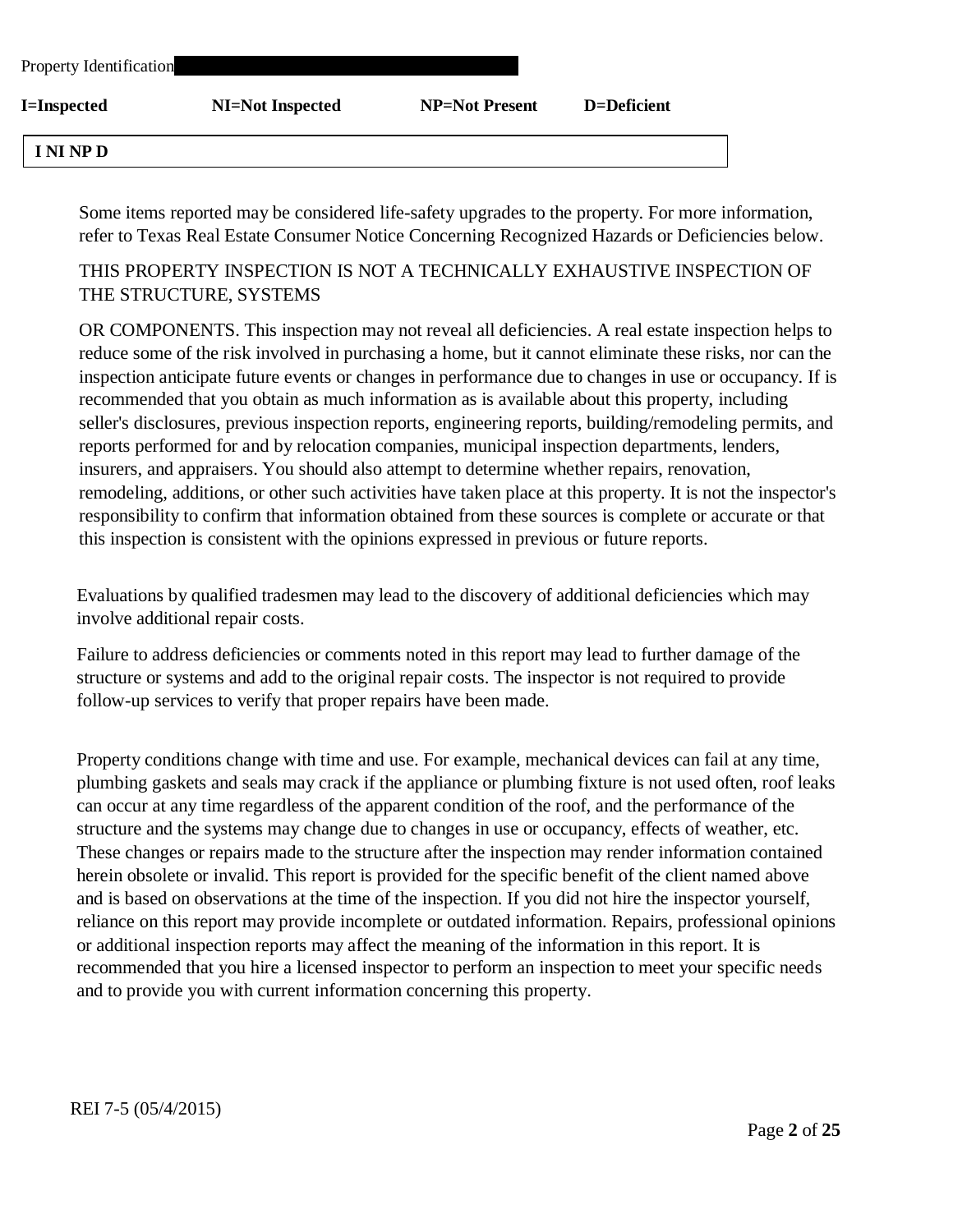| =Inspected |
|------------|

### TEXAS REAL ESTATE CONSUMER NOTICE CONCERNING HAZARDS OR DEFICIENCIES

Each year, Texans sustain property damage and are injured by accidents in the home. While some accidents may not be avoidable, many other accidents, injuries, and deaths may be avoided through the identification and repair of certain hazardous conditions. Examples of such hazards include:

- malfunctioning, improperly installed, or missing ground fault circuit protection (GFCI) devices for electrical receptacles in garages, bathrooms, kitchens, and exterior areas;
- malfunctioning arc fault protection (AFCI) devices;
- ordinary glass in locations where modern construction techniques call for safety glass;
- malfunctioning or lack of fire safety features such as smoke alarms, fire-rated doors in certain locations, and functional emergency escape and rescue openings in bedrooms;
- malfunctioning carbon monoxide alarms;
- excessive spacing between balusters on stairways and porches;
- improperly installed appliances;
- improperly installed or defective safety devices;
- lack of electrical bonding and grounding; and
- lack of bonding on gas piping, including corrugated stainless steel tubing (CSST).

To ensure that consumers are informed of hazards such as these, the Texas Real Estate Commission (TREC) has adopted Standards of Practice requiring licensed inspectors to report these conditions as "Deficient" when performing an inspection for a buyer or seller, if they can be reasonably determined.

These conditions may not have violated building codes or common practices at the time of the construction of the home, or they may have been "grandfathered" because they were present prior to the adoption of codes prohibiting such conditions. While the TREC Standards of Practice do not require inspectors to perform a code compliance inspection, TREC considers the potential for injury or property loss from the hazards addressed in the Standards of Practice to be significant enough to warrant this notice.

Contract forms developed by TREC for use by its real estate license holders also inform the buyer of the right to have the home inspected and can provide an option clause permitting the buyer to terminate the contract within a specified time. Neither the Standards of Practice nor the TREC contract forms require a seller to remedy conditions revealed by an inspection. The decision to correct a hazard or any deficiency identified in an inspection report is left to the parties to the contract for the sale or purchase of the home.

INFORMATION INCLUDED UNDER "ADDITIONAL INFORMATION PROVIDED BY INSPECTOR", OR PROVIDED AS AN ATTACHMENT WITH THE STANDARD FORM, IS NOT REQUIRED BY THE COMMISSION AND MAY CONTAIN

CONTRACTUAL TERMS BETWEEN THE INSPECTOR AND YOU, AS THE CLIENT. THE COMMISSION DOES NOT REGULATE CONTRACTUAL TERMS BETWEEN PARTIES. IF YOU DO NOT UNDERSTAND THE EFFECT OF ANY CONTRACTUAL TERM CONTAINED IN THIS SECTION OR ANY ATTACHMENTS, CONSULT AN ATTORNEY.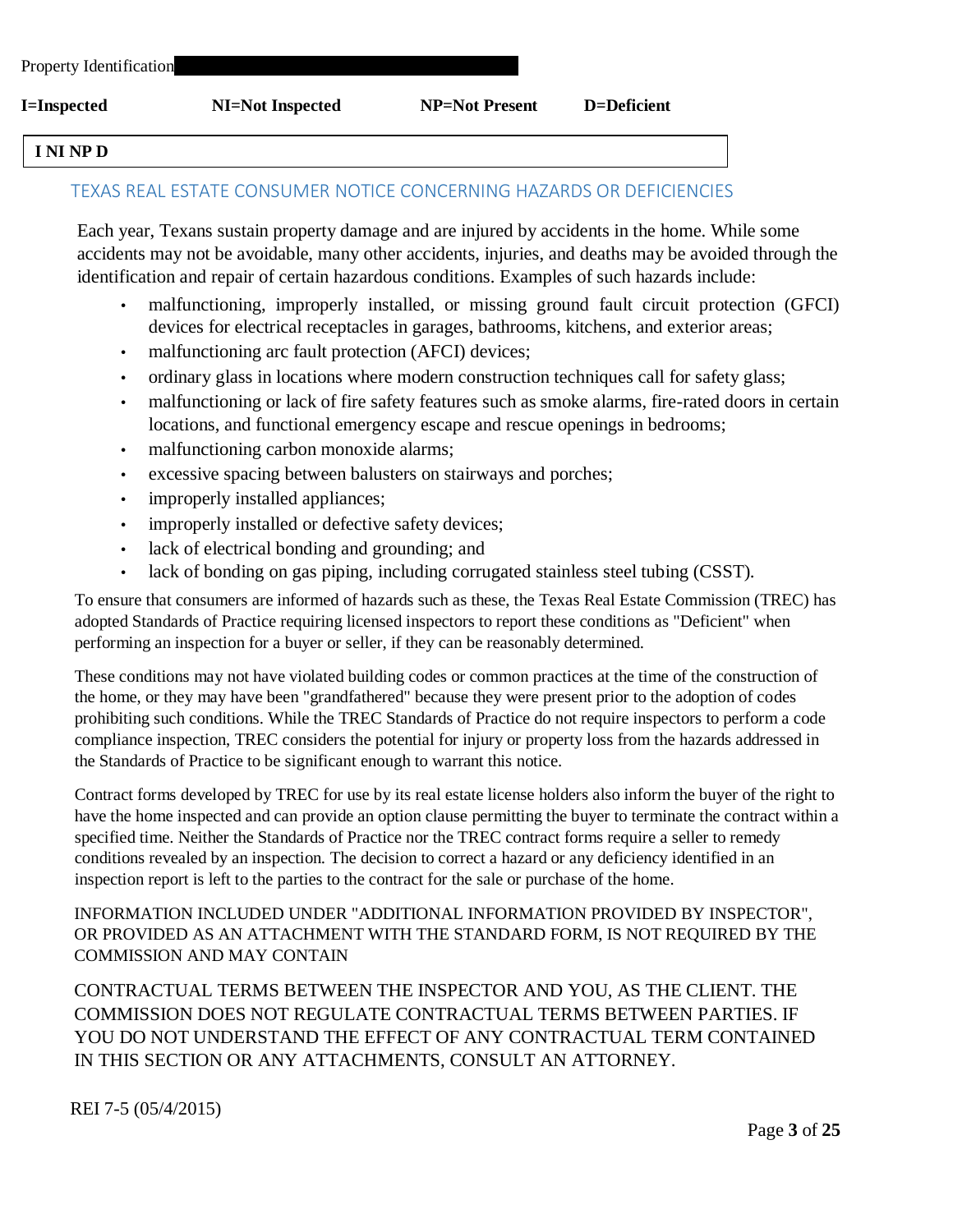| Property Identification                           |                                                                                                                                                                                                                                                                                                                                                                                                                                                                                                                                                                                                                                                                                                                                                                                                                                                                                                                                                                                                                                                                                                                                                                                                                                                                                                                                                                                                                                                                                                                                                                                             |                                                                                                                                                                                                                                                           |             |  |
|---------------------------------------------------|---------------------------------------------------------------------------------------------------------------------------------------------------------------------------------------------------------------------------------------------------------------------------------------------------------------------------------------------------------------------------------------------------------------------------------------------------------------------------------------------------------------------------------------------------------------------------------------------------------------------------------------------------------------------------------------------------------------------------------------------------------------------------------------------------------------------------------------------------------------------------------------------------------------------------------------------------------------------------------------------------------------------------------------------------------------------------------------------------------------------------------------------------------------------------------------------------------------------------------------------------------------------------------------------------------------------------------------------------------------------------------------------------------------------------------------------------------------------------------------------------------------------------------------------------------------------------------------------|-----------------------------------------------------------------------------------------------------------------------------------------------------------------------------------------------------------------------------------------------------------|-------------|--|
| <b>I=Inspected</b>                                | <b>NI=Not Inspected</b>                                                                                                                                                                                                                                                                                                                                                                                                                                                                                                                                                                                                                                                                                                                                                                                                                                                                                                                                                                                                                                                                                                                                                                                                                                                                                                                                                                                                                                                                                                                                                                     | <b>NP=Not Present</b>                                                                                                                                                                                                                                     | D=Deficient |  |
| <b>ININPD</b>                                     |                                                                                                                                                                                                                                                                                                                                                                                                                                                                                                                                                                                                                                                                                                                                                                                                                                                                                                                                                                                                                                                                                                                                                                                                                                                                                                                                                                                                                                                                                                                                                                                             |                                                                                                                                                                                                                                                           |             |  |
| $\square$ $\square$ $\square$ A. Foundations<br>M | <b>I. Structural Systems</b><br>Type of Foundation(s): post tension cable<br>Comments:<br>1. The foundation is performing as intended.<br>2. To begin our inspection, we start examining the foundation, since it is the basis of a<br>sound home. We use a professional engineering tool called a "Zip" level, which is an<br>electronic measuring device, to determine if the foundation is level to within tolerances.<br>The allowable deflection is determined by the length in inches divided by 360. (L/360).<br>The benchmark can be any point in the house; in this home, the fireplace was used.<br>The digital reader is taken to each room, usually to an exterior wall unless otherwise<br>noted, and measured. The information below refers to each room as though one is<br>looking at the house from the street. (Note that this is true of any directions given in this<br>report). The following elevations were found, taking carpeting or step-ups into<br>consideration):<br>d.<br>Front elevation office was even<br>e.<br>f.<br>This system establishes the relative elevations of exterior floors in most areas of the<br>home to help determine if and how the foundation may be moving. These readings<br>provide you with a reference point for future evaluations of your foundations<br>performance, but is not meant to be a substitute for a structural engineering report.<br>which you may want to obtain. It was found that the floor/slab is within tolerance.<br>3. Cracks/crack in the corner of the slab at the rear master bedroom window area seen. | a. Rear right corner of living room was 1/10" lower<br>b. Left rear corner of breakfast room was even<br>c. Far left corner master bedroom was 2/10" lower<br>Entrance to master bathroom was 5/10" lower<br>Right elevation front corner was 9/10" lower |             |  |
|                                                   | Most of the corner sloughed off, however we do not consider corner<br>cracks to be serious cracks (note)                                                                                                                                                                                                                                                                                                                                                                                                                                                                                                                                                                                                                                                                                                                                                                                                                                                                                                                                                                                                                                                                                                                                                                                                                                                                                                                                                                                                                                                                                    |                                                                                                                                                                                                                                                           |             |  |
|                                                   | $\Box$ $\Box$ $\Box$ $\Box$ B. Grading and Drainage<br>Comments:<br>1. At the left side of the house, near the gate, the swale has been filled in and must be<br>re-established - The grade around the home should be such that there is positive<br>drainage away from the foundation wall.<br>A swale was built into the yard of this home, it can be reestablished by digging the                                                                                                                                                                                                                                                                                                                                                                                                                                                                                                                                                                                                                                                                                                                                                                                                                                                                                                                                                                                                                                                                                                                                                                                                        |                                                                                                                                                                                                                                                           |             |  |

soil out to direct water flow. A swale is needed at this area.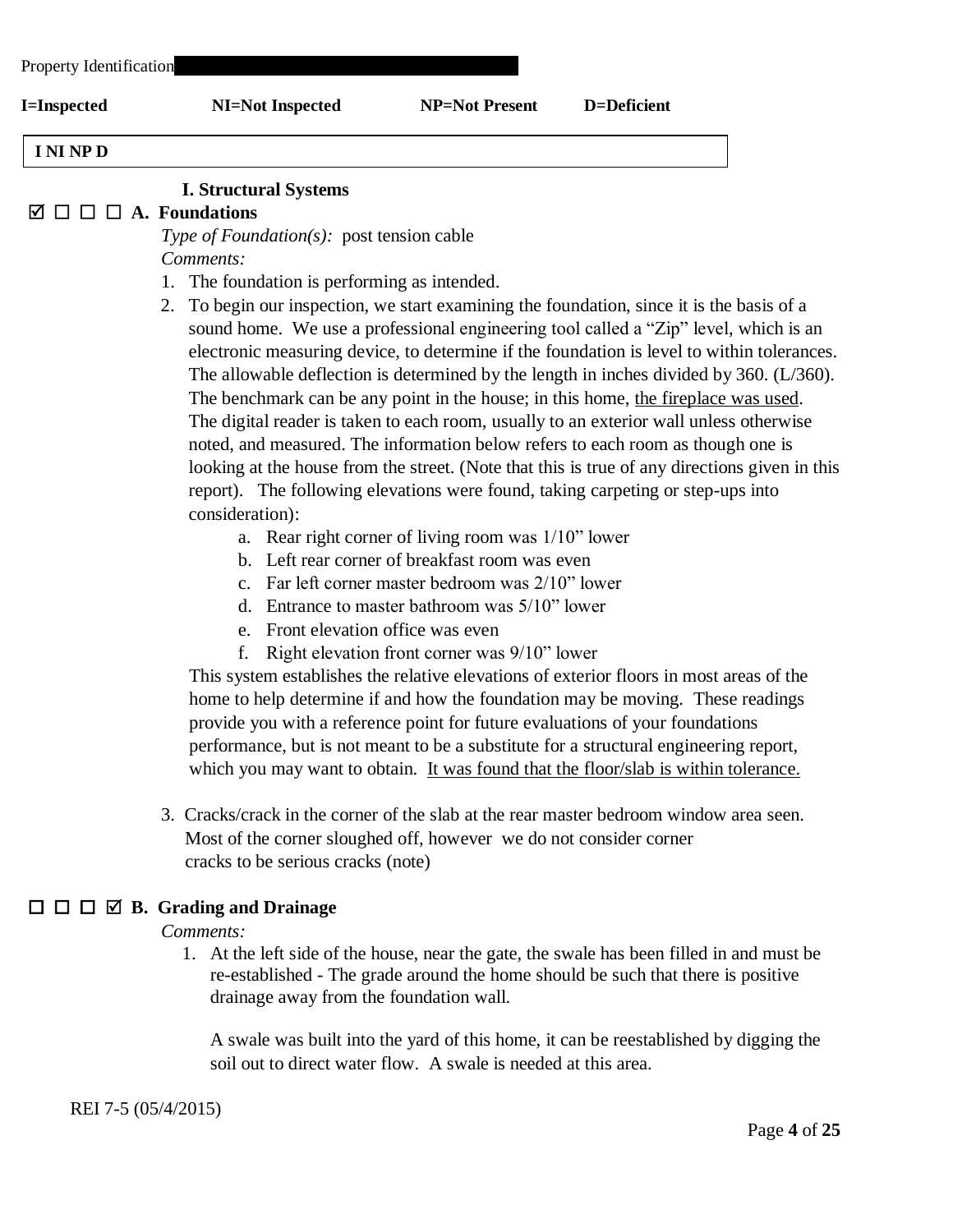| <b>Property Identification</b> |                  |                |             |
|--------------------------------|------------------|----------------|-------------|
| <b>I=Inspected</b>             | NI=Not Inspected | NP=Not Present | D=Deficient |



A swale is a depressed area of the land that forms a collection area, which then drains to a lower area, normally the street as shown in the diagram below. If a swale is not possible a storm conveyance system may be the next best thing, however, these need to be cleaned out every few years to assure that they are free-flowing in case of heavy downpours.



#### **C. Roof Covering Materials**

*Types of Roof Coverings:* composition shingles

*Viewed from:* on top with drone. Was the roof accessible? No due to height (Inspectors are not required to climb on top of roofs due to *height*, slope or other Conditions.)

#### *Comments:*

1. The shingles were 30 year dimensional in good condition.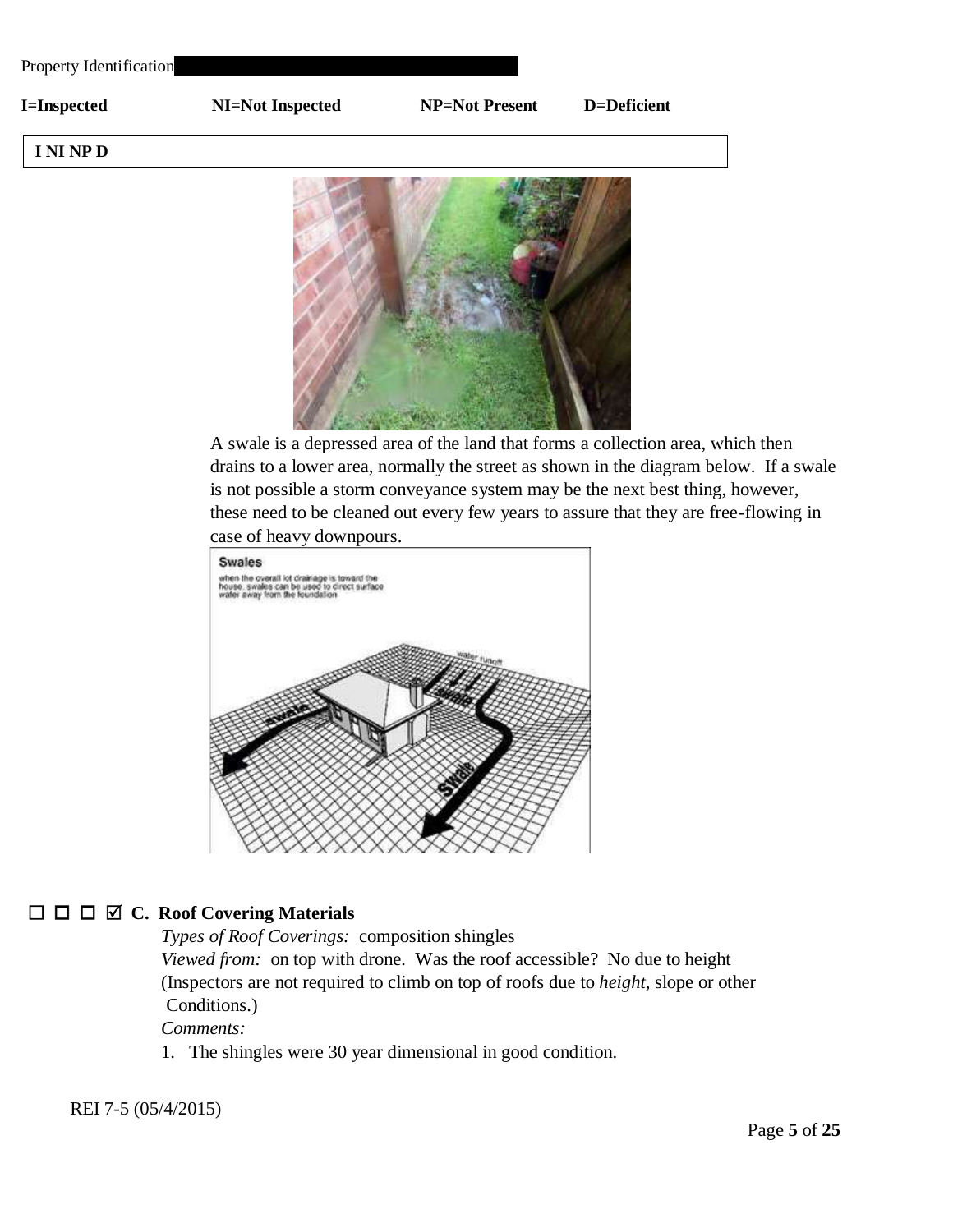```
I=Inspected NI=Not Inspected NP=Not Present D=Deficient
```
2. All ridges have ridge venting, which is needed to allow hot attic air an exit, however, the ridge over the a/c units, area circled below, the shingle sheathing has been cut excessively, which allows rain into the area and onto the a/c units, which has severely deteriorated the metal fixtures. An a/c technician is needed to determine whether this has created holes or other problems on the interior of the units. Repair needed to this ridge by removing the existing vent, adding wood to one side of the ridge and remove 1" of wood from the other side, then reinstall vent.



Cut too wide



Above photos and photo below show damage done to a/c units from incoming water

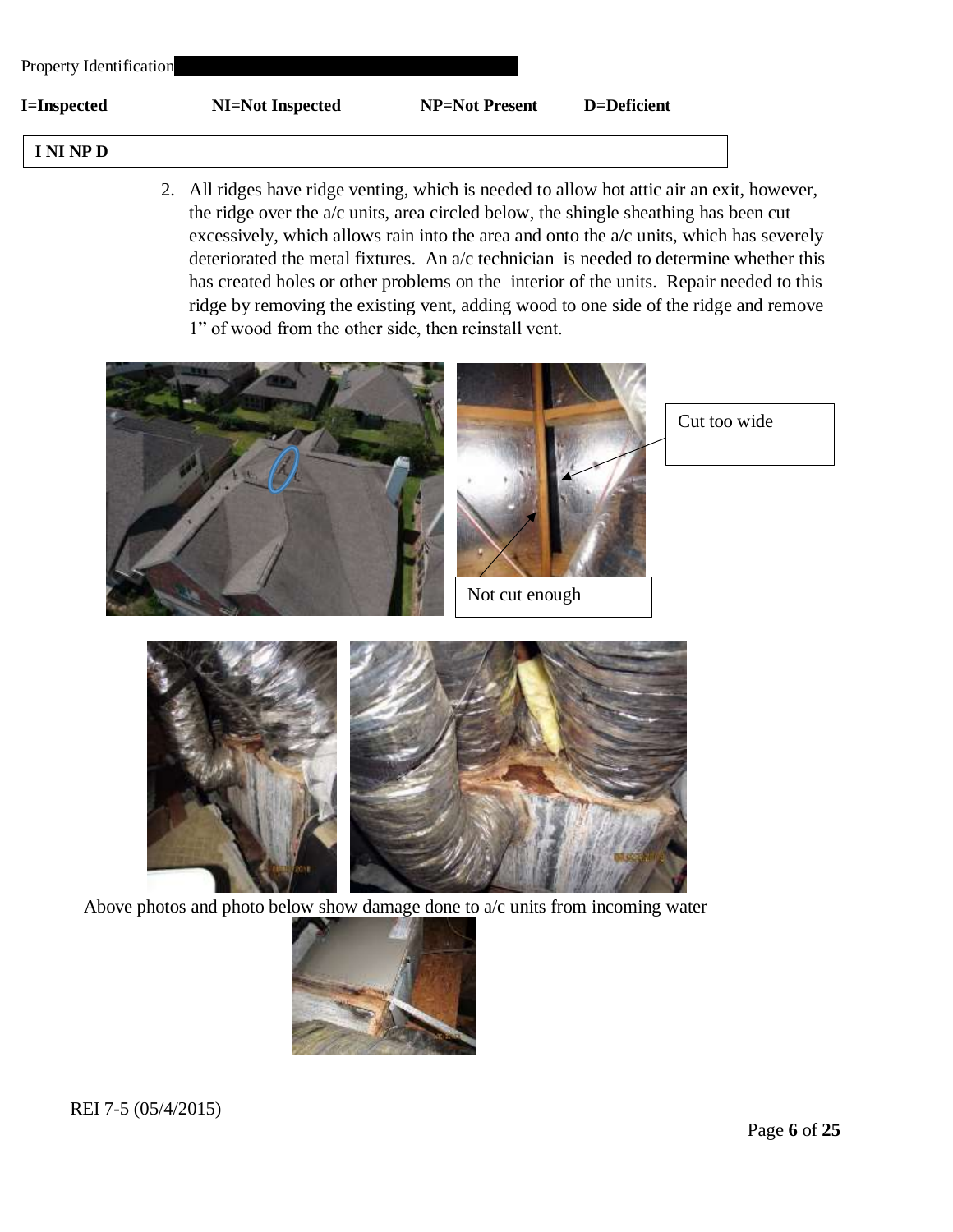| <b>Property Identification</b> |                  |                |             |  |
|--------------------------------|------------------|----------------|-------------|--|
| <b>I=Inspected</b>             | NI=Not Inspected | NP=Not Present | D=Deficient |  |
| I NI NP D                      |                  |                |             |  |

## **D. Roof Structure and Attics**

*Viewed from:* inside the attic *Approximate Average Depth of Insulation: 12" Comments:* 

- 1. Location of attic space: upstairs hallway
- 2. Some vertical insulation is falling off replacement needed



- 3. Framing: 2" x 8" ridge with 2" x 6" rafters, spaced 24" on center (note)
- 4. Difficult to maneuver in this attic (note). Walkway crowded with belongings.



5. The front garage area was observed to have several rafters that had been "sistered", meaning repair by reinforcing by adding additional rafters to existing ones. They had not separated from the ridge (note). This would be the proper repair for separated rafters.

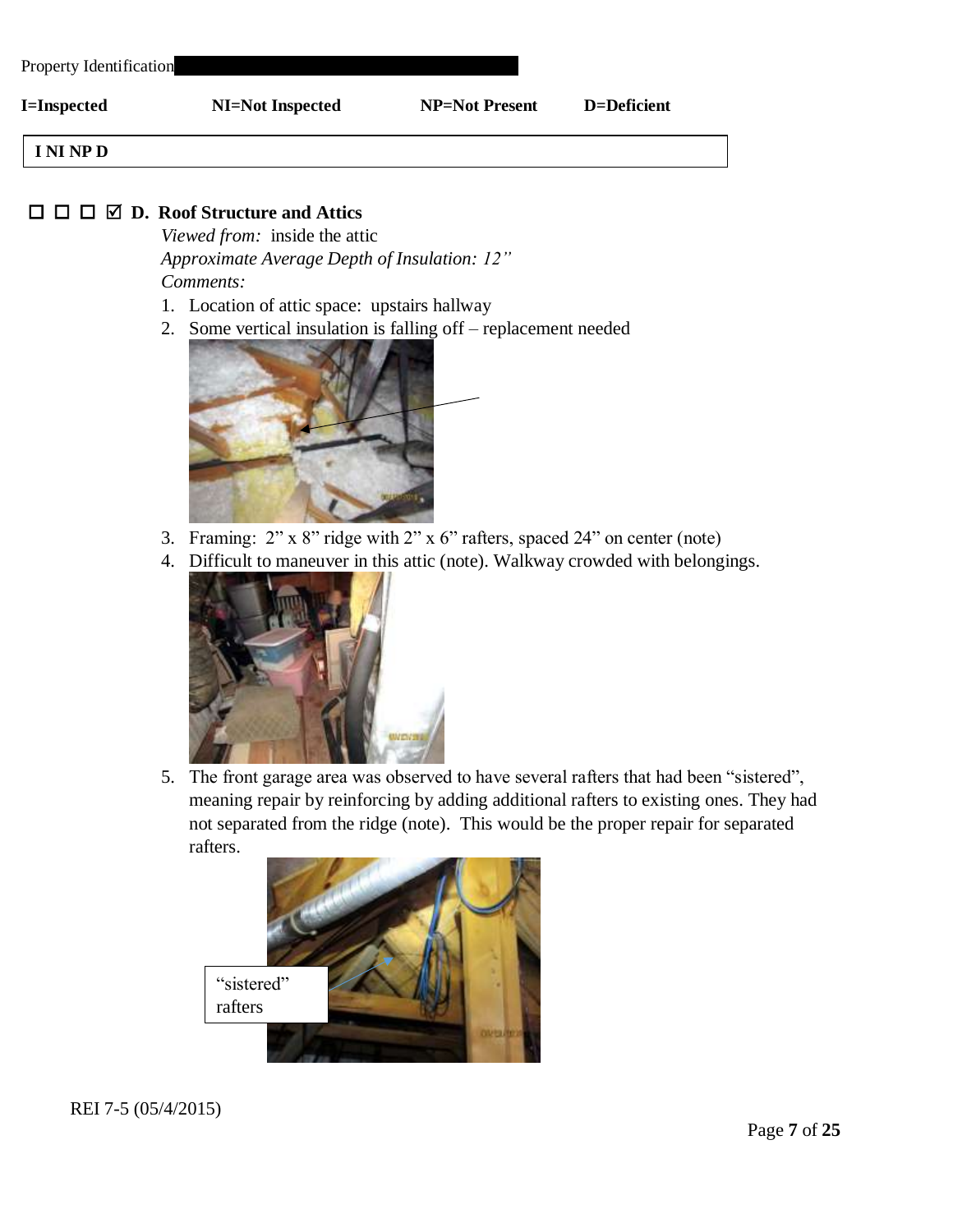



Diagram above illustrates attic framing terminology

## $\Box$   $\Box$   $\Box$   $\Box$   $\Box$  **E.** Walls (Interior and Exterior)

*Comments:*

1. The cladding of this home is brick with natural stone (note)



Area of discussion below:

a. The front of the home, where the overhead garage door opening is located shows multiple cracks, both at the corners and in the center (which is also deflected), which indicates excessive stress. The left and right sides also show stress and movement as separation that is cracking the bricks.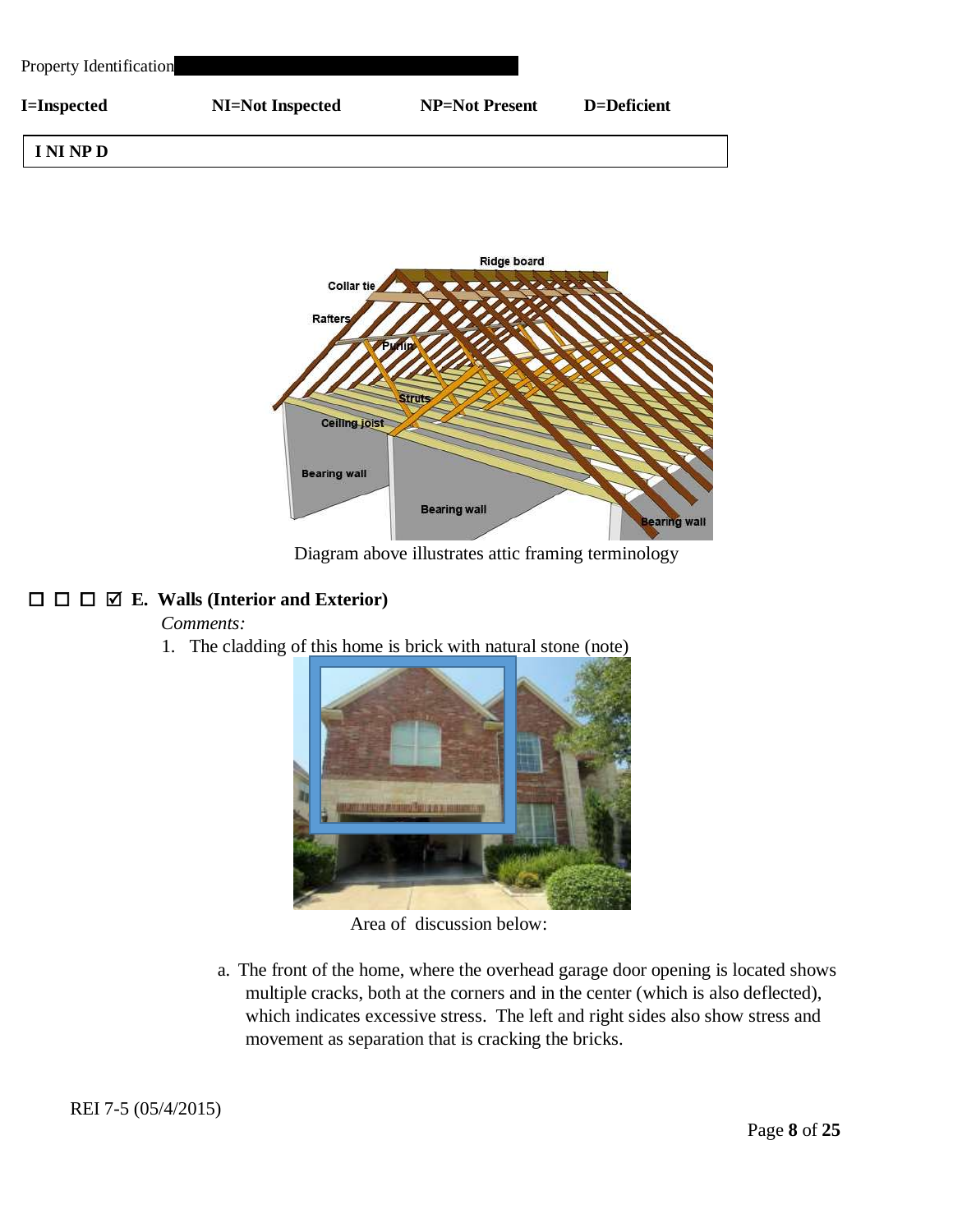## **I=Inspected NI=Not Inspected NP=Not Present D=Deficient**

## **I NI NP D**



All photos on this page show cracks in and around the front overhead garage door area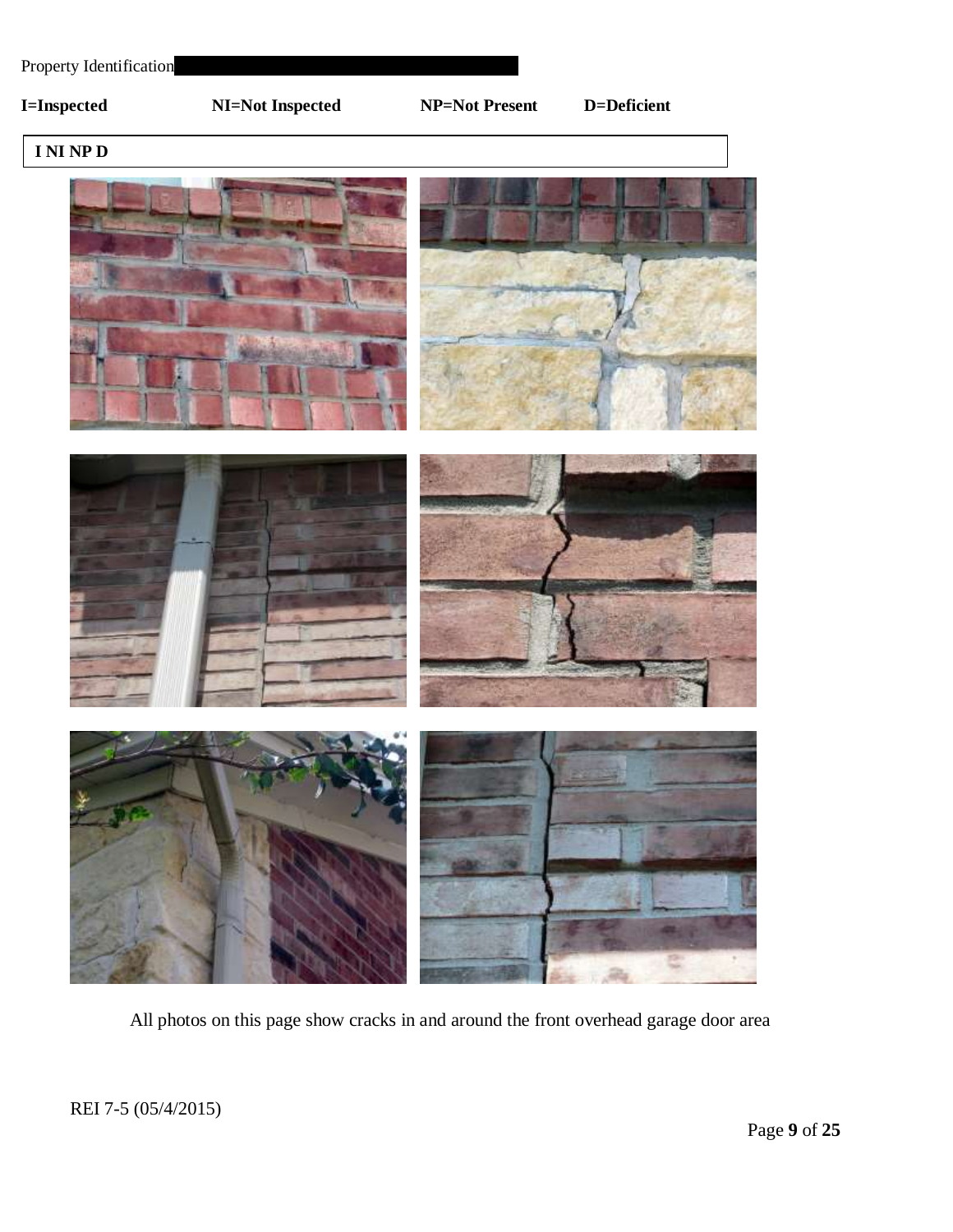| <b>Property Identification</b> |                                                                                  |                                                                                                                                                                                                                                     |             |  |
|--------------------------------|----------------------------------------------------------------------------------|-------------------------------------------------------------------------------------------------------------------------------------------------------------------------------------------------------------------------------------|-------------|--|
| I=Inspected                    | NI=Not Inspected                                                                 | <b>NP=Not Present</b>                                                                                                                                                                                                               | D=Deficient |  |
| I NI NP D                      |                                                                                  |                                                                                                                                                                                                                                     |             |  |
|                                | b. The maximum distance above a lintel is only 12', as shown in the code manual, | below. This area has 18' above it. Measurements were taken on the left and<br>right sides of the lintel (right side was 1" higher than the center within 8' and<br>then $\frac{1}{2}$ " higher on the left side = deflection of 1") |             |  |



- double lintel.
- ii. Note that the lintel itself was installed properly (it is the excessive weight above it that is causing the problems)
- 2. Left elevation cement board siding has come apart at the joints. Re-nailing and caulk needed.



3. Note that due to laundry equipment in place, the walls, electrical and gas behind them were not visible.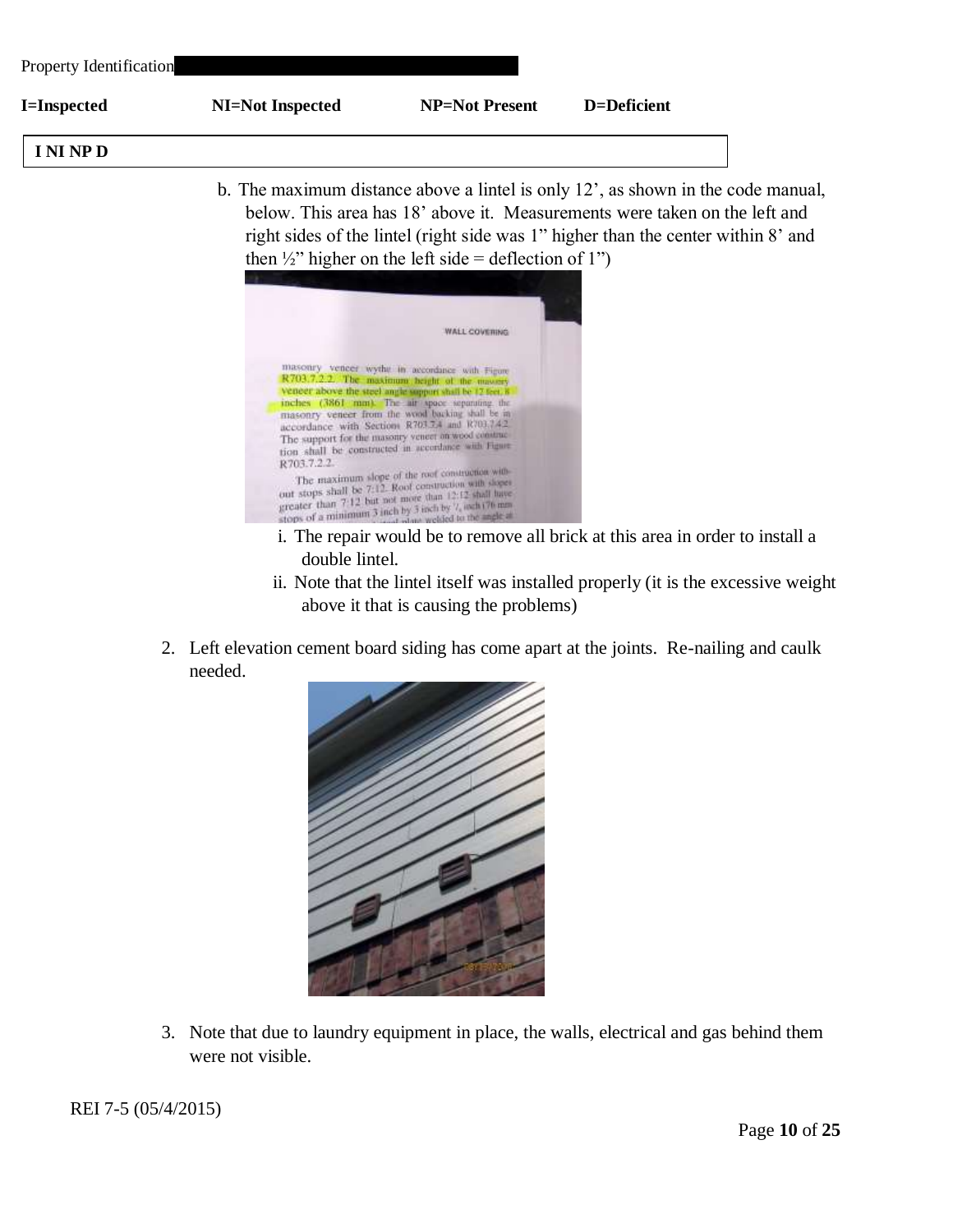| <b>Property Identification</b> |                  |                       |             |  |
|--------------------------------|------------------|-----------------------|-------------|--|
| <b>I</b> =Inspected            | NI=Not Inspected | <b>NP=Not Present</b> | D=Deficient |  |
| $\vert$ ININPD                 |                  |                       |             |  |

#### $\boxtimes$   $\Box$   $\Box$   $\Box$   $\Box$  **F.** Ceilings and Floors

*Comments:*

### **G. Doors (Interior and Exterior)**

*Comments:*

1. Front door has light showing at the bottom opening edge – more insulation needed.



#### $\Box$   $\Box$   $\Box$   $\Box$   $\Box$  **H.** Windows

*Comments:*

- 1. Front center bedroom window has broken sliders and missing screen
- 2. Front left bedroom window was not openable (likely due to brick movement at this area of the exterior). Screen missing

#### **I. Stairways (Interior and Exterior)**

#### *Comments:*

1. Stair handrail at the second floor overlook is starting to become loose

## **J. Fireplaces and Chimneys**

#### *Comments:*

- 1. The fireplace was a prefabricated metal manufactured fireplace that vented by a flue pipe. The following was found:
	- a. The burner is controlled by a manually operated gas valve on the wall near the fireplace, right side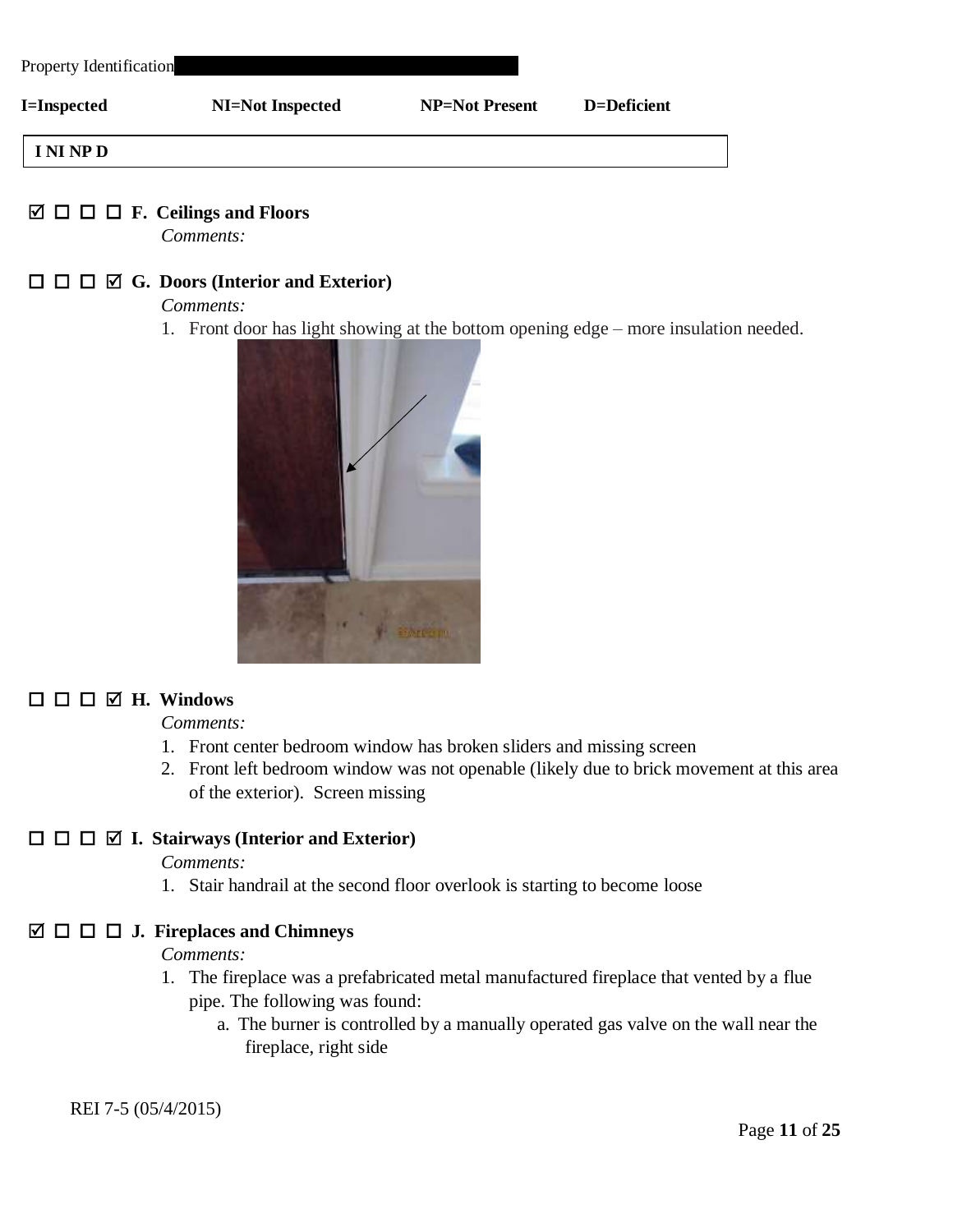| <b>Property Identification</b>                  |                         |                                                |             |
|-------------------------------------------------|-------------------------|------------------------------------------------|-------------|
| <b>I</b> =Inspected                             | <b>NI=Not Inspected</b> | <b>NP=Not Present</b>                          | D=Deficient |
| <b>ININPD</b>                                   |                         |                                                |             |
|                                                 |                         | b. Damper stopper was used correctly on damper |             |
| $\boxtimes \square \square \square K$ . Porches |                         |                                                |             |
|                                                 | Comments:               |                                                |             |

 **L. Other**

*Comments:*

#### **II. ELECTRICAL SYSTEMS**

#### **A. Service Entrance and Panels**

*Comments:*



- 1. The following information, unless otherwise written "deficiency" is considered a note for reference purposes:
	- a. The panel box was located on an outside without 3' clearance required by the code from the bushes that did not allow the inspector to access the interior of the panel in a safe manor. The bushes MUST be cut back. (deficiency)

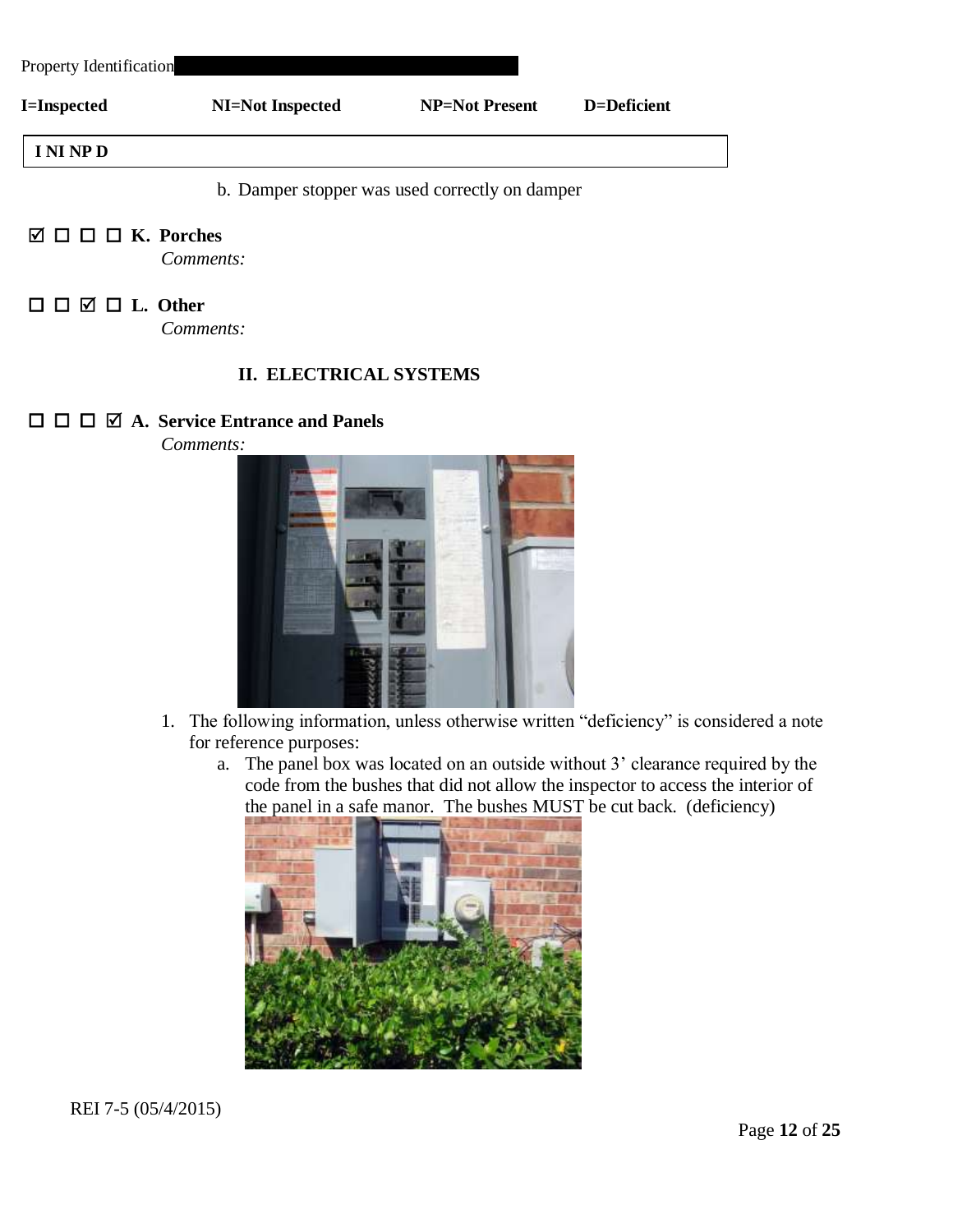| <b>I=Inspected</b>             | <b>NI=Not Inspected</b>                              | <b>NP=Not Present</b>                                                                         | D=Deficient                                                                                                                                           |
|--------------------------------|------------------------------------------------------|-----------------------------------------------------------------------------------------------|-------------------------------------------------------------------------------------------------------------------------------------------------------|
| <b>ININPD</b>                  |                                                      |                                                                                               |                                                                                                                                                       |
|                                |                                                      |                                                                                               | The National Electric Code requires min. 3'0" there are several rules defined in section 110.26 of                                                    |
|                                | the NEC; for 600 volts or less it is:                |                                                                                               |                                                                                                                                                       |
|                                |                                                      | left to right the minimum clearance is 30" or the width of the equipment, whichever is larger |                                                                                                                                                       |
| ٠<br>$\bullet$                 |                                                      |                                                                                               | in height, there should be 6' 6" minimum height to stand in front of the equipment (exception for dwelling units                                      |
| for panels 200 amps or less)   |                                                      |                                                                                               |                                                                                                                                                       |
|                                |                                                      |                                                                                               |                                                                                                                                                       |
|                                | Type: Underground (note)<br>$\mathbf{b}$ .           |                                                                                               |                                                                                                                                                       |
|                                | Brand of panel box: Square D (note)<br>$C_{\bullet}$ |                                                                                               |                                                                                                                                                       |
|                                | d.                                                   | The size of service is: 400 amp (note)                                                        |                                                                                                                                                       |
|                                | e.                                                   | Room for additional circuits? yes (note)                                                      |                                                                                                                                                       |
|                                | f.                                                   | Type of system: 3-wire grounded system (note)                                                 |                                                                                                                                                       |
|                                | g.                                                   | All wire sizes correspond to breaker requirements. (note)                                     |                                                                                                                                                       |
|                                | h.                                                   |                                                                                               | ARC fault circuit interrupter breakers were not seen in the panel box                                                                                 |
|                                |                                                      |                                                                                               | i. These breakers are intended to protect against fires caused by electrical<br>arcing in the wiring by shutting off the power to the circuit when an |
| This was not required          |                                                      |                                                                                               | electrical arc is detected in the circuit If this house was built prior to                                                                            |
| when the house was             |                                                      |                                                                                               | 2002, the breaker panel is not required by the NEC to be equipped                                                                                     |
| built, however, it is a        |                                                      |                                                                                               | with arc fault prevention breakers, however, you may want to                                                                                          |
| recommended upgrade            |                                                      |                                                                                               | consult with an electrician and consider having them installed for                                                                                    |
|                                |                                                      |                                                                                               | safety purposes. Follow this link to learn about arc fault:                                                                                           |
|                                |                                                      | http://www.nachi.org/arc-fault-circuit-interrupters.htm                                       |                                                                                                                                                       |
|                                |                                                      |                                                                                               |                                                                                                                                                       |
| $\boxtimes$ B. Branch Circuits |                                                      |                                                                                               |                                                                                                                                                       |
| Comments:                      |                                                      |                                                                                               |                                                                                                                                                       |

- 1. Bulb out in one master bedroom ceiling fan light fixture
- 2. Outlet on left exterior wall did not have a water proof cover
- 3. Attic light fixture over a/c units not operating

## **III. HEATING, VENTILATION AND AIR CONDITIONING SYSTEMS**

## $\boxtimes$   $\square$   $\square$   $\square$  A. Heating Equipment

*Type of Systems:* furnace with HVAC unit *Energy Sources:* gas *Comments:*

## **B. Cooling Equipment**

*Type of Systems:* split systems (inside and outside units) *Comments:*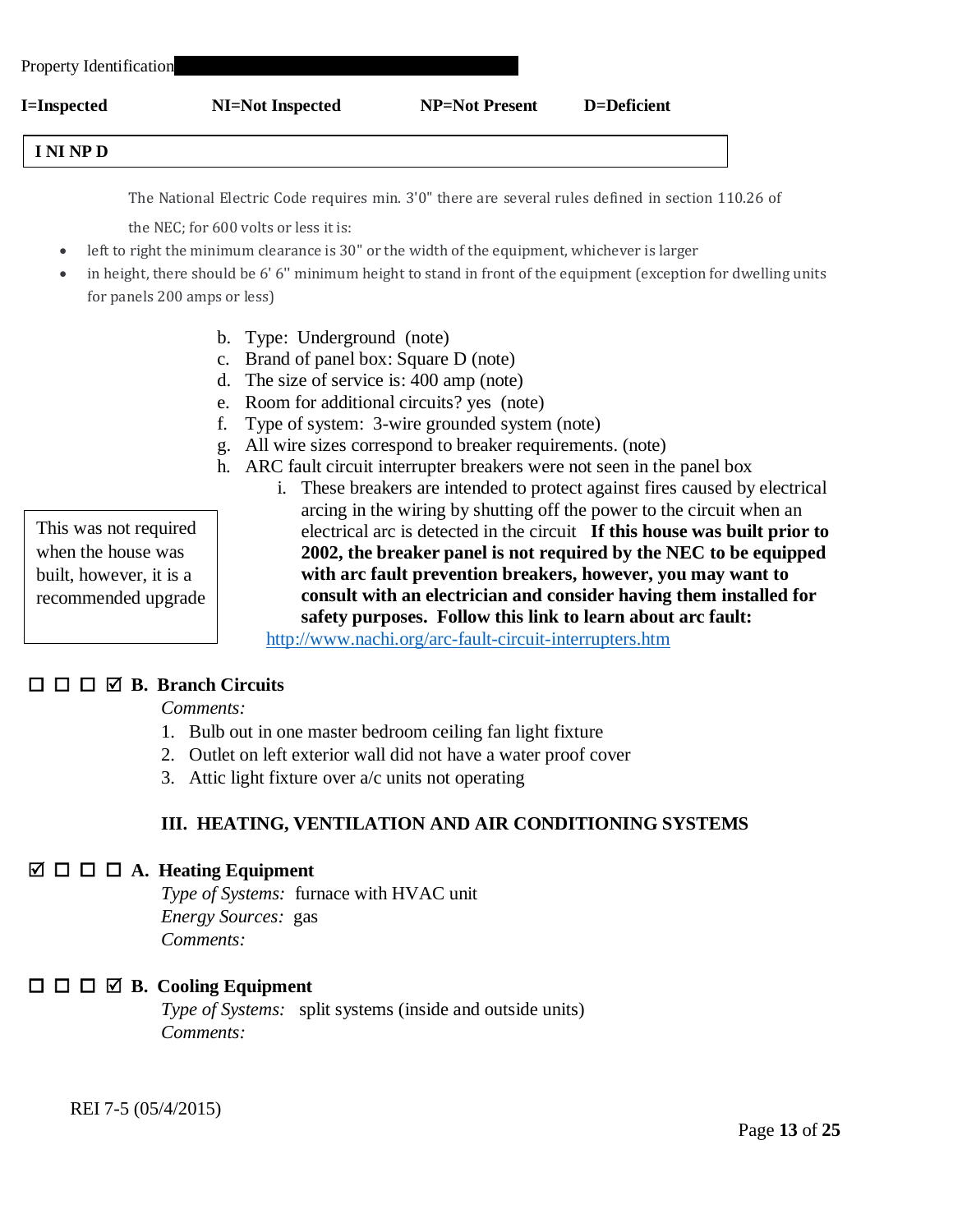| Property Identification |                  |                       |             |  |
|-------------------------|------------------|-----------------------|-------------|--|
| I=Inspected             | NI=Not Inspected | <b>NP=Not Present</b> | D=Deficient |  |
| I NI NP D               |                  |                       |             |  |

- 1. Thermostat downstairs set on 72F upstairs set on 72F (note). The units were turned down to run continually for approximately 45 minutes to allow them to reach their maximum potential. The downstairs unit produced a properly cold temperature of 55F with 70 at the air return (good), however, the upstairs unit did not at 58F (supply) and 70F at air return (not a good differential) A/C technician needed to perform a sniff test to determine if coolant line has a leak.
- 2. A/C units:
	- a. Unit #1 on the left of attic:
		- i. Condensation drips into the pan due to lack of enough neoprene insulation and/or proper sealing around the protrusions, shown below. Need to use UL silver tape covered with high velocity duct sealant.



1. The condensation has caused mold growth on the surface of the unit.

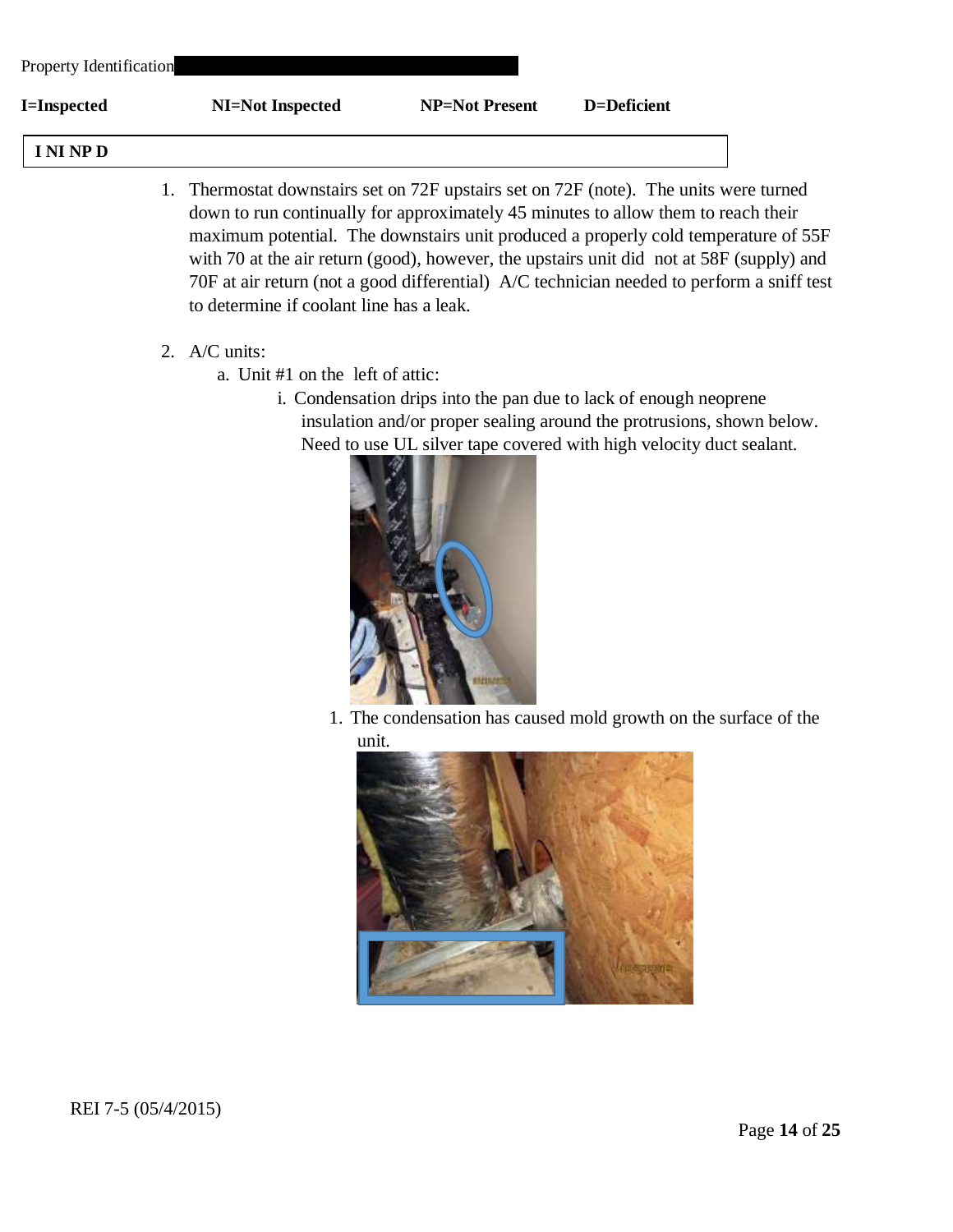| Property Identification |                                         |                                                                                                                                                                                                                                                                                                                                                                          |             |  |
|-------------------------|-----------------------------------------|--------------------------------------------------------------------------------------------------------------------------------------------------------------------------------------------------------------------------------------------------------------------------------------------------------------------------------------------------------------------------|-------------|--|
| <b>I</b> =Inspected     | <b>NI=Not Inspected</b>                 | <b>NP=Not Present</b>                                                                                                                                                                                                                                                                                                                                                    | D=Deficient |  |
| <b>ININPD</b>           |                                         |                                                                                                                                                                                                                                                                                                                                                                          |             |  |
|                         | person wearing gloves and an N-95 mask. | Note that mold growth on the surface of unit indicates the attic is too humid. This can<br>be eradicated by using a solution of 10 to 1 solution of water to bleach, sprayed on by a<br>iii. A "float" was seen in the pan. *                                                                                                                                            |             |  |
|                         | a. Unit #2 on the right side of attic:  | i. Condensation drips into the pan due to lack of enough neoprene<br>insulation and/or proper sealing around the protrusions, shown<br>below. Need to use UL silver tape covered with high velocity<br>duct sealant.<br>iii. A float was not seen in the pan, possibly obstructed by wood<br>flooring boxes. See explanation for "float" at the end of this<br>$report*$ |             |  |

 **C. Duct Systems, Chases and Vents** *Comments:* 

## **IV. PLUMBING SYSTEM**

## **A. Plumbing Supply, Distribution Systems and Fixtures**

*Location of water meter: normally at street Location of main water supply: inside garage, right wall Static water pressure reading: 70 psi Comments:* 

1. Main water shut off is located inside the garage on the wall. The shut off handle is seized. Repair needed.

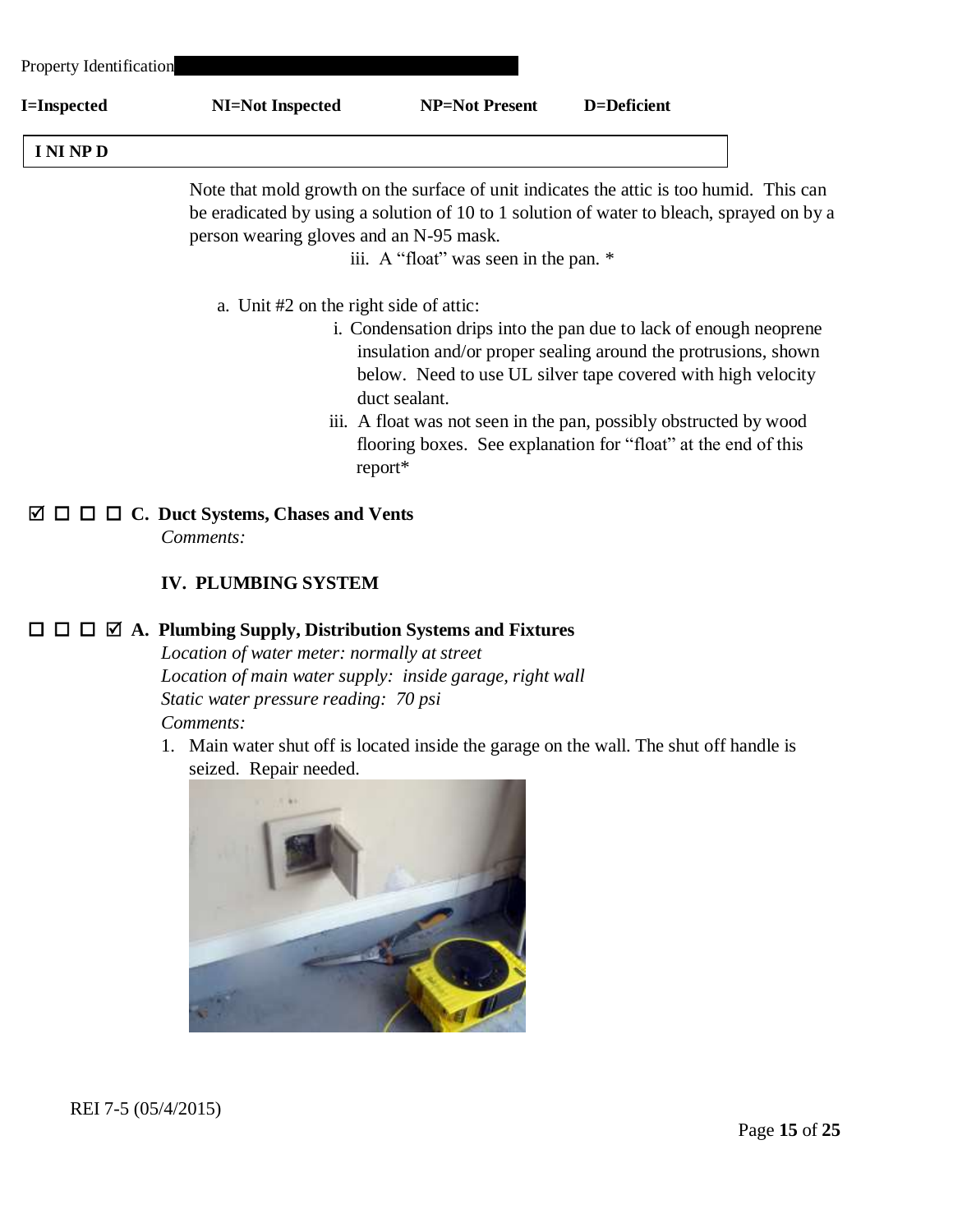| <b>Property Identification</b> |                  |                       |             |
|--------------------------------|------------------|-----------------------|-------------|
| <b>I</b> =Inspected            | NI=Not Inspected | <b>NP=Not Present</b> | D=Deficient |
| I NI NP D                      |                  |                       |             |

2. Exterior faucets did not have anti-siphon devices on the end, which are shown in the photo below:



- 3. Interior problems found:
	- a. Caulking needed around escutcheon plates. The master shower escutcheon plate has staining around the bottom that allows inspector to think water gets inside on a regular basis.

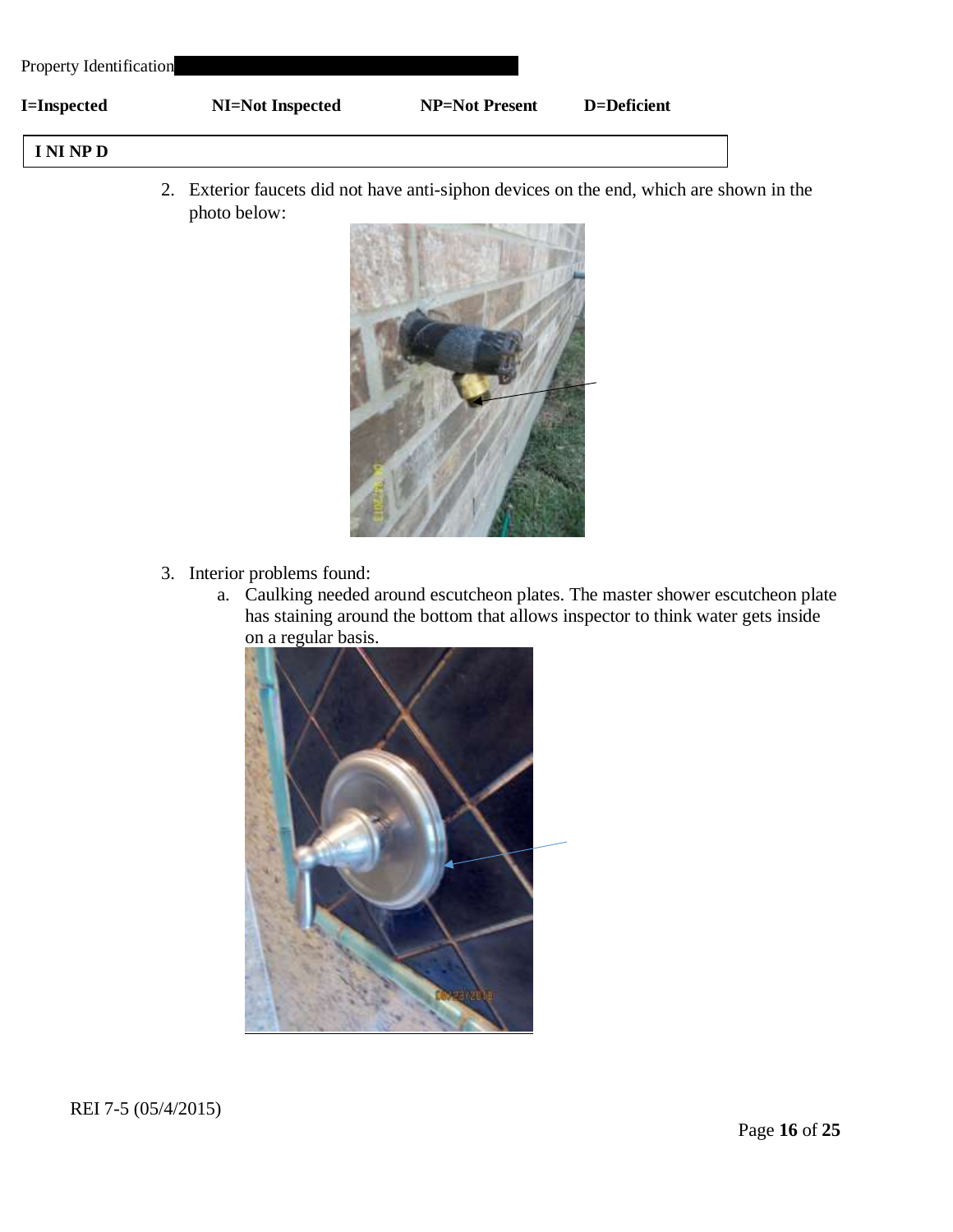| <b>Property Identification</b> |                  |                |             |  |
|--------------------------------|------------------|----------------|-------------|--|
| I=Inspected                    | NI=Not Inspected | NP=Not Present | D=Deficient |  |
| I NI NP D                      |                  |                |             |  |

b. Master toilet shows signs of water leakage – reset with new wax ring



c. Toilet on the second floor, left elevation is very loose on the floor – need to reset with a new wax ring.

We recommend that this be done prior to closing in case the work turns out to be more extensive than just resetting, i.e., subfloor damage or flange deterioration (which should be checked by the plumber during course of the work and reported). Additionally, you should be aware that on-going chronic water penetration can allow mold growth between floors, under cabinets or inside adjacent walls. When mold and allergies are a concern, you should have indoor air quality testing or "wall check" tests performed. \*\*\*Inspector tested by straddling the toilet to determine if it "rocked" at all.

4. Ceilings and walls were tested for moisture by scanning using a FLIR infra-red camera, which uses thermal technology to find the temperature differences in the surfaces. No moisture was found.

\*\*Note that we are not required to use shut off valve handles because they almost always leak. If these valves are original or older than 5 years a plumber should check.

#### $\boxtimes$   $\Box$   $\Box$   $\Box$  **B.** Drains, Wastes, and Vents

#### *Comments:*

- 1. The whole house drain line was located on the left front corner.
	- a. It did not have an anti-back-up valve cover (which is not required, but **recommended** due to expense and heartache of a sewage backup. There is always a possibility of sewage backup from the main line, which could be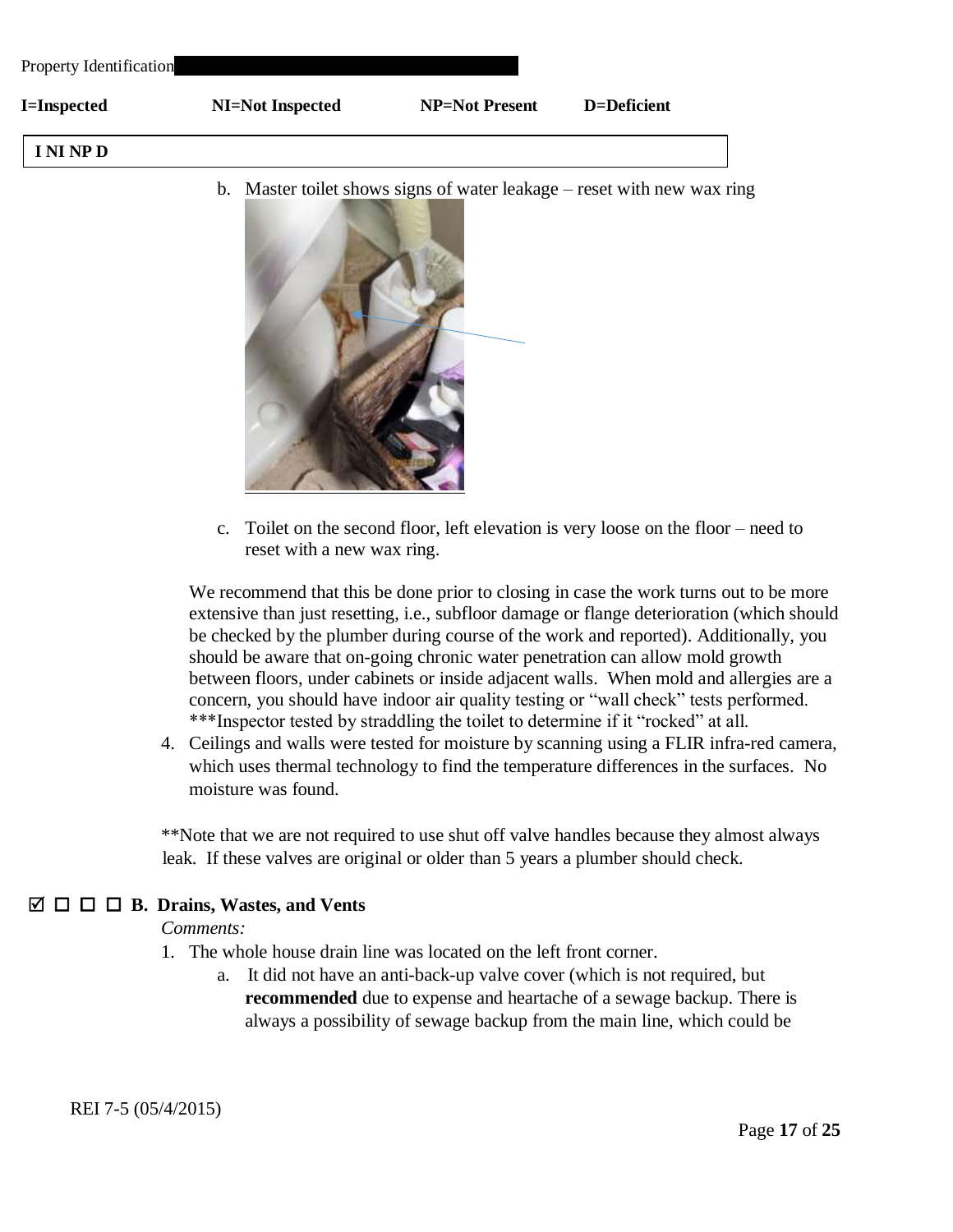| <b>Property Identification</b> |                  |                |             |  |
|--------------------------------|------------------|----------------|-------------|--|
| I=Inspected                    | NI=Not Inspected | NP=Not Present | D=Deficient |  |
| I NI NP D                      |                  |                |             |  |

discovered by a plumber's camera. This test determines if the lines are broken or have tree roots obstructing the flow. Cover shown below:



Pop up cover keeps the sewer from backing up into the home in this example photo

## **C. Water Heating Equipment**

*Energy Sources: gas Capacity: two 50 gallon tanks not in-line Comments:*

1. First unit flue has light showing around it, likely indicating rainwater penetrates into the attic. Repair needed by roofer.



- 2. Pans in need of cleaning
- 3. The temperature/pressure relief valves were not tested at the time of inspection. The valves do not reseat properly when they are operated, which causes the valves to leak. It is best to replace a temperature/pressure relief valve every two years to prevent it from getting clogged with mineral deposits. **This "t/p" valve appears to be at least 2 years old and does require changing.**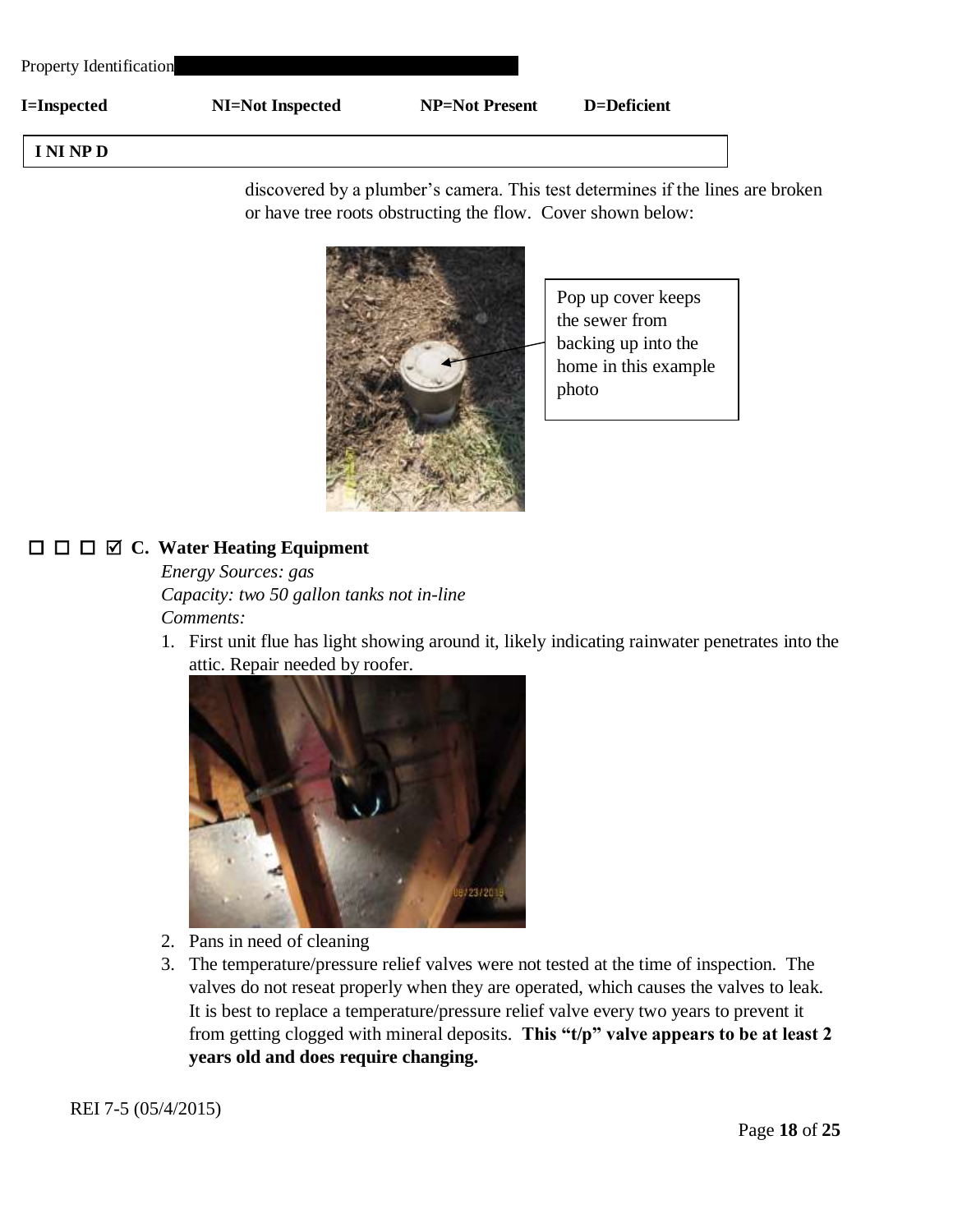| <b>Property Identification</b> |                  |                       |             |  |
|--------------------------------|------------------|-----------------------|-------------|--|
| <b>I=Inspected</b>             | NI=Not Inspected | <b>NP=Not Present</b> | D=Deficient |  |
| I NI NP D                      |                  |                       |             |  |

#### **D. Hydro-Massage Therapy Equipment**

*Comments:*

1. The bathtub is a "spa" or hydro-massage therapy bath. The motor and switches must be GFCI protected by either an outlet or a GFCI breaker – right side when entering bath

## $\Box$   $\Box$   $\Box$   $\Box$   $\Box$   $\Box$   $\Box$  Other

*Comments:*

#### **V. APPLIANCES**

#### $\Box$   $\Box$   $\Box$   $\Box$   $\Box$  A. Dishwashers

*Comments:*

- 1. The dishwasher is not fastened to the cabinetry
- 2. The anti-siphon device on the countertop is leaking during discharge cycle cleaning of hoses needed.



- $\boxtimes$   $\Box$   $\Box$   $\Box$  **B.** Food Waste Disposers *Comments:*
- **C. Range Hood and Exhaust Systems** *Comments:*
- **D. Ranges, Cooktops, and Ovens** *Comments:*
	- 1. Oven was checked and found to be within proper parameters.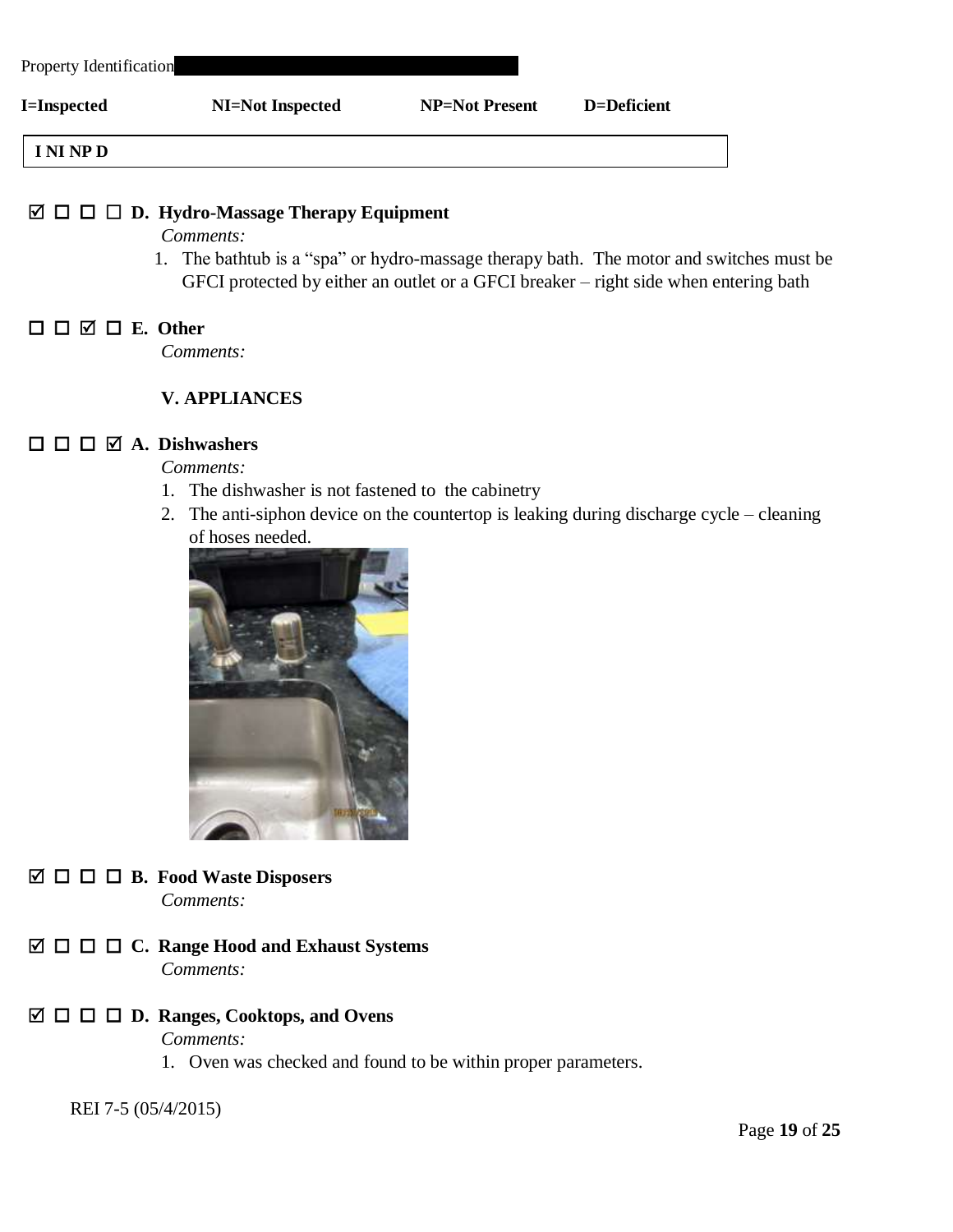| Property Identification     |                                                                                    |                       |                                                                                                                                                                                                                                                     |
|-----------------------------|------------------------------------------------------------------------------------|-----------------------|-----------------------------------------------------------------------------------------------------------------------------------------------------------------------------------------------------------------------------------------------------|
| <b>I=Inspected</b>          | <b>NI=Not Inspected</b>                                                            | <b>NP=Not Present</b> | D=Deficient                                                                                                                                                                                                                                         |
| <b>ININPD</b>               |                                                                                    |                       |                                                                                                                                                                                                                                                     |
|                             |                                                                                    |                       | a. Methodology: the thermostat was at $350$ F and the ovens heated to within the<br>allowable $+$ or $-$ 25 degrees, then tested. Note that the self-cleaning feature<br>cannot be operated as per TREC due to time and high temperatures involved. |
|                             | $\Box$ $\Box$ $\Box$ E. Microwave Ovens<br>Comments:                               |                       |                                                                                                                                                                                                                                                     |
|                             | $\Box$ $\Box$ $\Box$ F. Mechanical Exhaust Vents and Bathroom Heaters<br>Comments: |                       |                                                                                                                                                                                                                                                     |
|                             | $\boxtimes \square \square \square$ G. Garage Door Operators<br>Comments:          |                       |                                                                                                                                                                                                                                                     |
|                             | $\boxtimes \square \square \square$ H. Dryer Exhaust Systems<br>Comments:          |                       |                                                                                                                                                                                                                                                     |
| $\boxtimes$ $\Box$ I. Other | Comments:                                                                          |                       |                                                                                                                                                                                                                                                     |

#### ADDITIONAL INFORMATION

As licensed Indoor Air Quality Professionals in addition to licensed home inspectors, we perform a search for visible mold growth in addition to conditions that would exacerbate mold growth, such as high humidity, lack of ventilation, etc. We may have offered indoor air quality testing at the time of inspection or discussed that we could return to perform if you desired. However, it must be noted that only the lab can determine what the actual air quality is in a home, and therefore, you should weigh the decision to test during the option period of your home purchase.

## **VI. OPTIONAL SYSTEMS**

## **A. Landscape Irrigation (Sprinkler) Systems**

*Comments:*

1. The panel is located on the left elevation exterior wall. It was not accessible due to bushes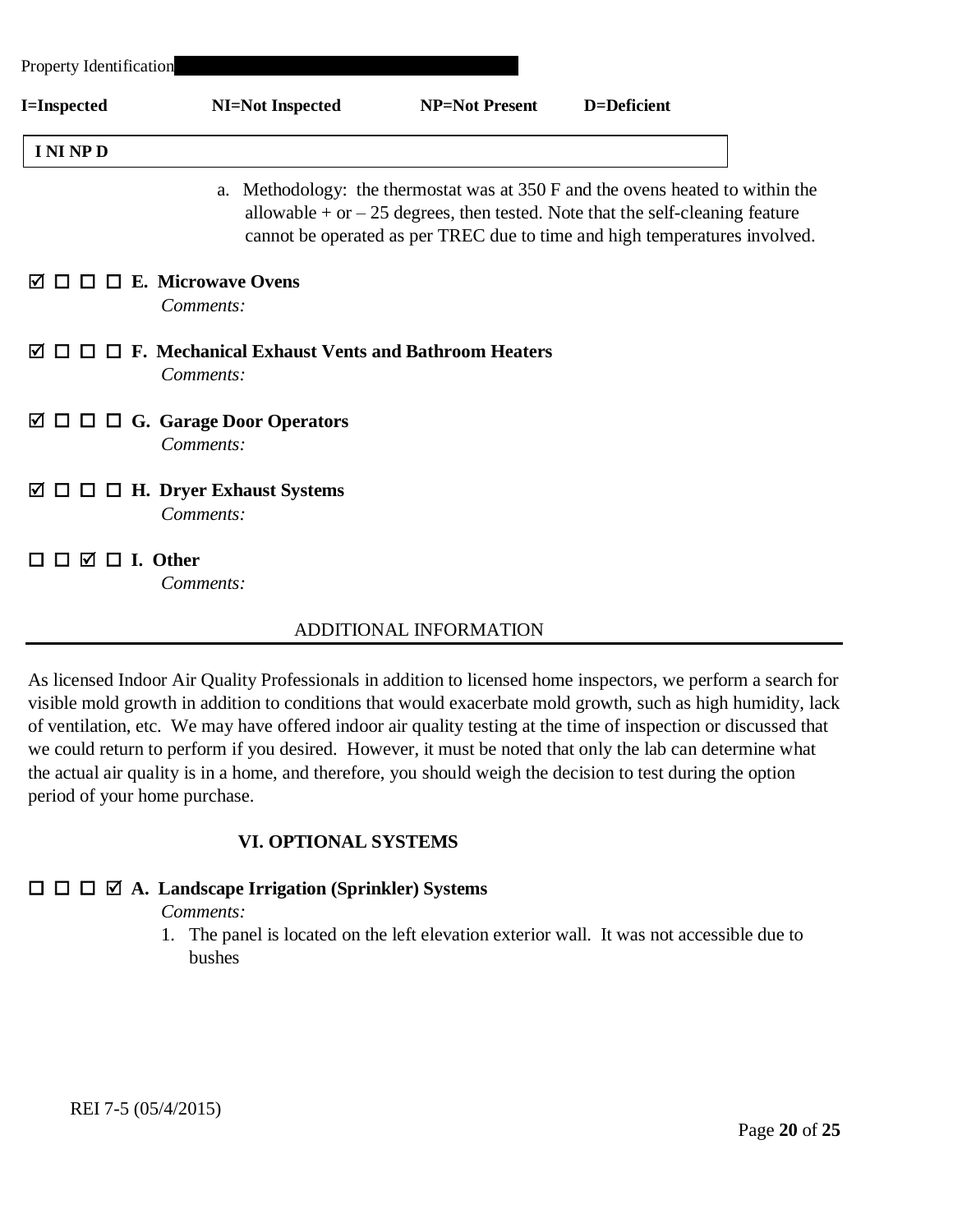| <b>Property Identification</b> |                  |                |             |
|--------------------------------|------------------|----------------|-------------|
| <b>I=Inspected</b>             | NI=Not Inspected | NP=Not Present | D=Deficient |



- 2. The sprinkler back flow preventer is shown below.
	- a. The handles are/ rusty they should be changed or sprayed with an anti-rust solution (We use "Gem")



## **ABOUT OUR TOOLS DELMHORST BD2100 Moisture Detector**

Note: The green, yellow and red indicators on the DELMHORSDT indicators only and only have meaning during testing. Note that the tool is re-calibrated at every inspection, often between readings. It is tested on walls in house to predetermine a standard. The above chart has been gleaned from product literature and other relevant information and formulated into a "chart" by the inspector. The DELMHORST BD2100 uses state-of-the-art "pin" type technology and are the only sure way to obtain three key pieces of information quickly and accurately: the moisture gradient (the difference between the shell and core moisture), an estimate of the average moisture content, and the range of moisture content. Pin-type meters operate on the principle of electrical resistance; they use the wood or other surface as an element in a circuit by driving two pins or electrodes into it. This method works because moisture is an excellent conductor of electricity and dry wood is an effective insulator. From "Measuring Wood Moisture: Straight Talk from DELMHORST", published 1994

## **TRAMEX Moisture Encounter Plus**

The instrument measures the electrical impedance of the sample by creating a low frequency alternating electric field between the electrodes. This field penetrates under tests to the depth of approx.  $1\frac{1}{4}$ " (30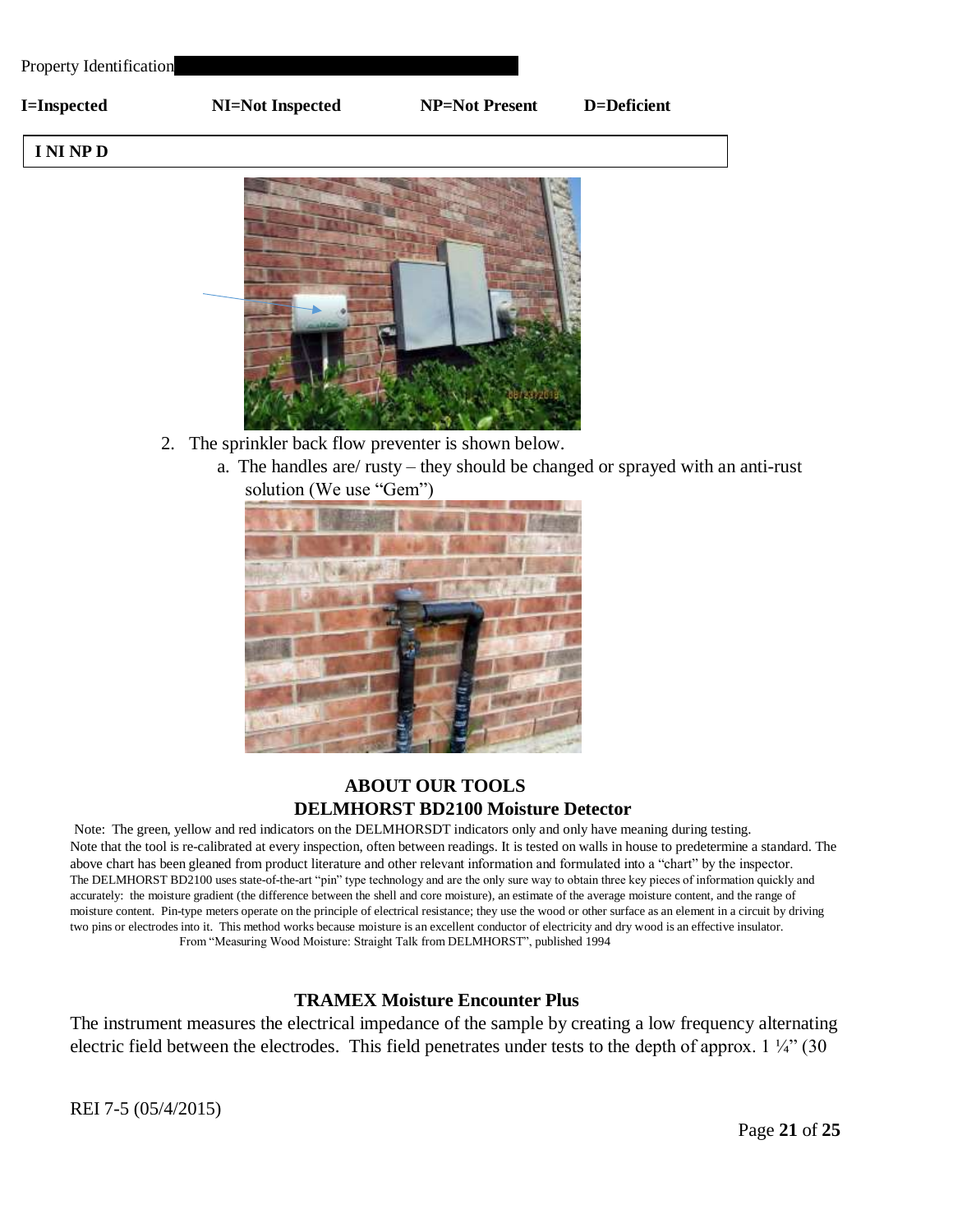| Property Identification |                  |                |             |  |
|-------------------------|------------------|----------------|-------------|--|
| I=Inspected             | NI=Not Inspected | NP=Not Present | D=Deficient |  |
| ININPD                  |                  |                |             |  |

mm). The very small alternating current flowing through the field is inversely proportional to the impedance to the material. The instrument detects this current, detects it amplitude and after processing, drives the pointer to the moving coil meter to the computed moisture value.

## **About the FLIR Infra-Red Camera**:

Used to Find Moisture, Electrical lack of Insulation

An infrared camera is a non-contact device that detects infrared energy (heat) and converts it into an electronic signal, which is then processed to produce a thermal image on a video monitor and perform temperature calculations. Heat sensed by an infrared camera can be very precisely quantified, or measured, allowing you to not only monitor thermal performance, but also identify and evaluate the relative severity of heat-related problems. Recent innovations, particularly detector technology, the incorporation of built-in visual imaging, automatic functionality, and infrared software development, deliver more cost-effective thermal analysis solutions than ever before.

Quoted from the FLIR website

Respectfully submitted,

Wendy Matson

Fernando Martinez, Inspector Wendy Matson Martinez, Inspector Elissa Martinez

Contact numbers: 713-249-8581 Fernando

713-249-4267 Wendy

Email address: [homeinspector@swbell.net](mailto:homeinspector@swbell.net)

Website: [www.moldconsultanttx.com](http://www.moldconsultanttx.com/)

#### **Fernando M. Martinez Wendy Matson Martinez**

Professional licensed TREC Inspector #2945 Licensed TREC Licensed Mold Assessment Consultant #1002 Home Inspector #3666 Licensed by TDSHS Licensed Mold Assessment ICC Building Code Inspector Consultant #1136 by TDSHS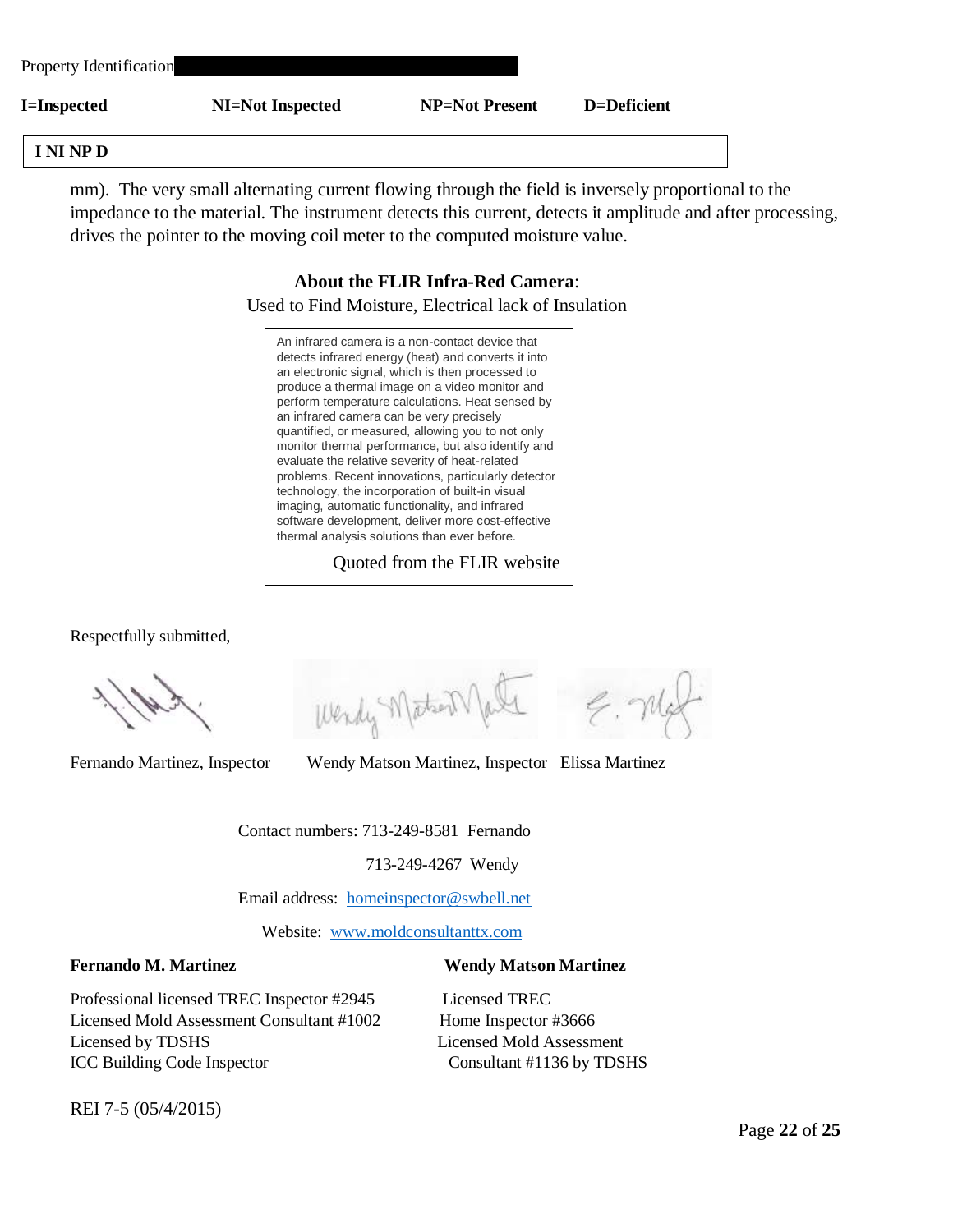| <b>Property Identification</b> |  |  |
|--------------------------------|--|--|
|                                |  |  |



Certified FLIR Thermographer

Stucco Inspector – EDI certified Stucco Inspector – EDI certified

**Elissa L. Martinez**

Licensed Mold Assessment Consultant #1137 Licensed TREC apprentice #10490

Home/business address: 26406 Pine Canyon Dr., Spring, TX. 77380

#### **Associations and Accolades:**

Member of Indoor Air Quality Association Member of BBB with an A rating Recommended by Angie's List, 2007, 2008, 2009 , 2010, 2011. 2012, 2013, 2014 "Super Service Award" winners





Learning? For good reads on a variety of topics, follow this link: <http://www.nachi.org/articles.htm>

#### **What we DON'T do:**

- **1. Check shut off valves for toilets and sinks**
- **2. Check water supply lines for refrigerators**
- **3. Check clothes washers**
- **4. Plug in unplugged appliances**
- **5. Check for Toxic or Chinese Drywall**

**You can learn more about us and our equipment on our websites: [www.moldconsultanttx.com](http://www.moldconsultanttx.com/)**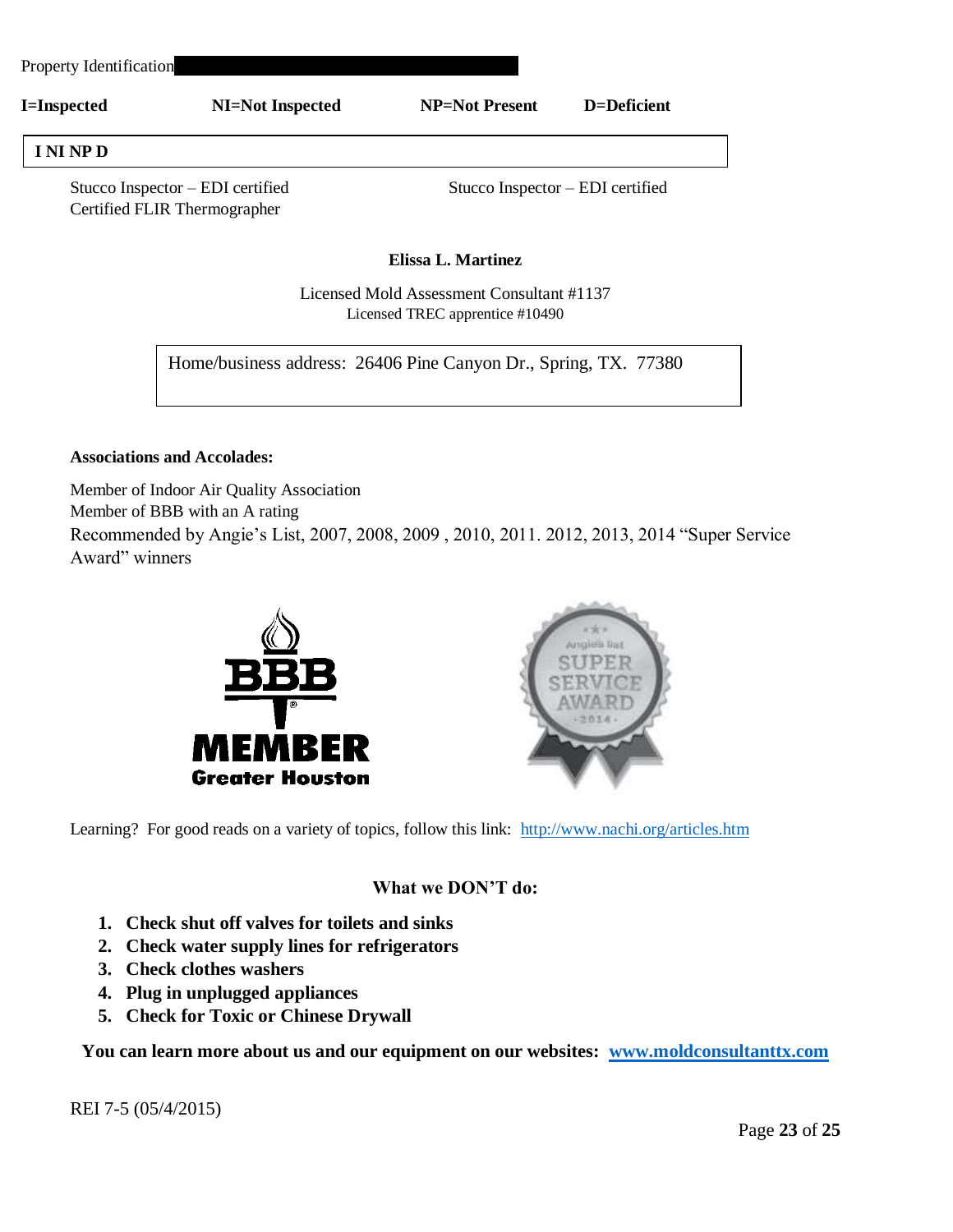| <b>Property Identification</b> |                  |                       |             |  |
|--------------------------------|------------------|-----------------------|-------------|--|
| <b>I=Inspected</b>             | NI=Not Inspected | <b>NP=Not Present</b> | D=Deficient |  |
| <b>*******</b>                 |                  |                       |             |  |

#### **IMPORTANT INFORMATION**

We recommend that you procure a CLUE report for resale homes (Comprehensive Loss Underwriting Exchange) on this home. Follow this link: <http://www.nachi.org/clue-reports.htm>

Unless specified and previously agreed to, this report is not meant to be for forensic purposes

IMPORTANT NOTE: If any of the services (gas, electric, water) are not turned on at time of inspection, we recommend that prior to closing, the service (s) be turned on to assure a full and complete inspection of all appliances.

We encourage you to ask questions about our findings and about this report, especially if something does not make sense! We want to assure that what we have found is understandable.

> PHI protocol for testing wet areas of home: checking adjacent walls to wet areas with BD2100 DELMORST moisture detector prior to running water. Then shower heads are started first, tub stoppers are removed from tub and start water running. Water is run approximately 45 minutes, then areas re-checked. If meter registers moisture, water is run longer, then re-checked to confirm leak(s). All areas of the home are scanned using the FLIR BD200 infra-red camera. Access panels are opened where accessible for viewing. Note that in new homes, it is unknown when painting of both wood trim and walls has occurred, which makes it difficult to determine if "moisture" is due to painting or water leaks.

**\*** FOUNDATIONS - General Information: The following information is provided for your reference and may help reduce potential foundation issues:

- \* Avoid leaking sewage lines beneath the slab.
- \* Avoid negative drainage around the foundation. Soils should slope a minimum of 6 inches in the first 10-feet away from the foundation.
- \* Avoid usage of French type drains with perforated piping that can allow water to collect and the soil to swell.
- \* Avoid leaking faucets.
- \* Avoid leaking swimming pools, spas, fountains and their piping systems.
- \* Avoid sloped driveways, walks, patios and pool decks that drain toward the foundation or with open joints that allow for accumulation of water sources.
- \* Avoid lawn irrigation leaks and excessive watering times.
- \* Avoid ditches that are back-filled and allow drainage toward or under the foundation.
- \* Avoid negative roof or gutter system drainage that do not drain adequately away from the foundation.
- \* Avoid water penetration through tunnels or decayed and damaged trees.